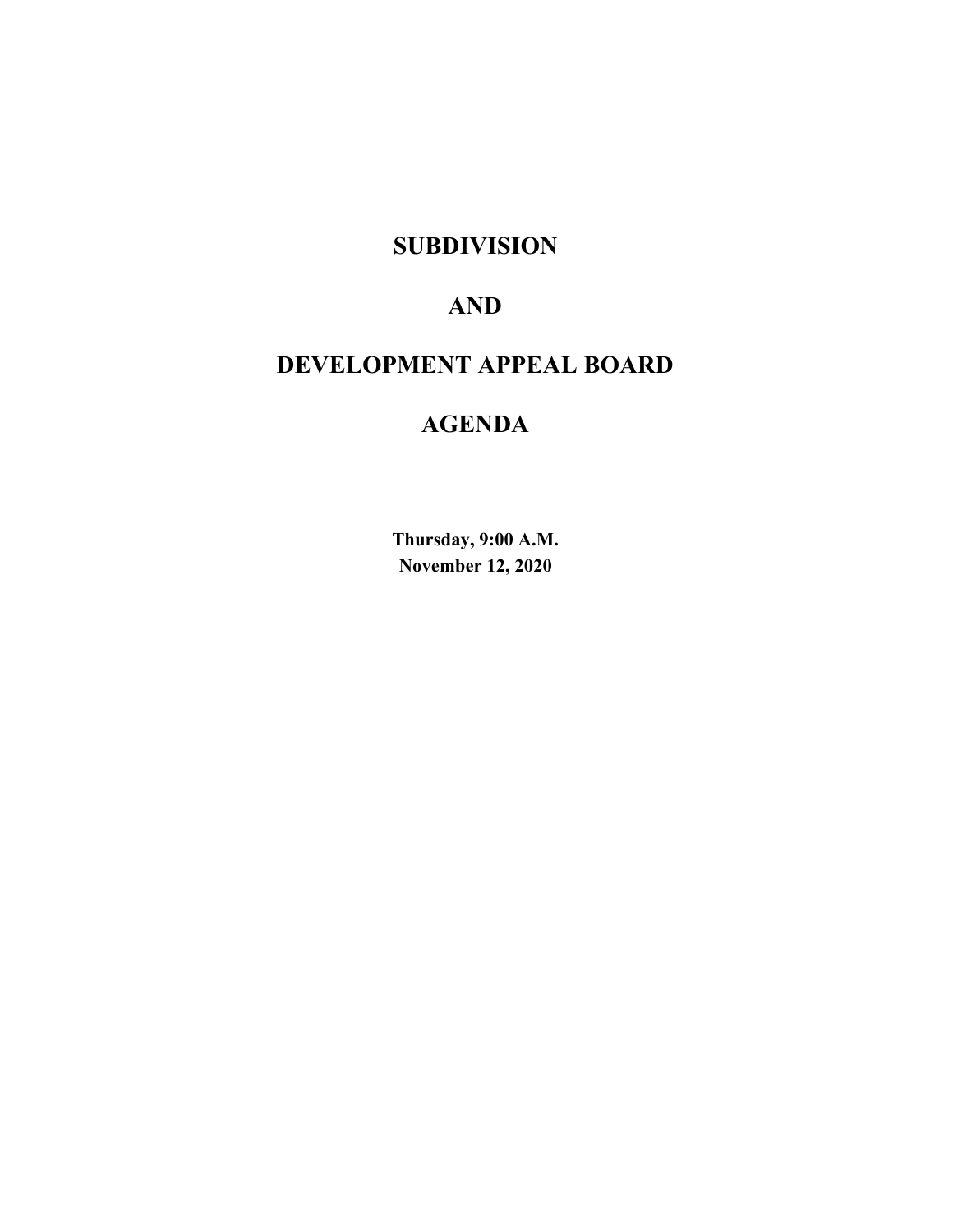# **SUBDIVISION AND DEVELOPMENT APPEAL BOARD**

| $\bf{I}$     | 9:00 A.M.               | SDAB-D-20-500 |                                                                                                                                                                                                                                                                                     |
|--------------|-------------------------|---------------|-------------------------------------------------------------------------------------------------------------------------------------------------------------------------------------------------------------------------------------------------------------------------------------|
|              |                         |               | <b>Construct a Temporary Storage Use</b>                                                                                                                                                                                                                                            |
|              |                         |               | 6520 - 8 Street NW<br>Project No.: 343174947-002                                                                                                                                                                                                                                    |
| $\mathbf{I}$ | $10:30$ A.M.            | SDAB-D-20-155 |                                                                                                                                                                                                                                                                                     |
|              | <b>APPEAL WITHDRAWN</b> |               | Operate a Major Home Based Business<br>(BORAAS AIRBNB - Short term rental in the<br>Garden Suite), Maximum 2 Sleeping Units<br>10997 - 132 Street NW<br>Project No.: 369481584-001                                                                                                  |
| III          | $1:30$ P.M.             | SDAB-D-20-156 |                                                                                                                                                                                                                                                                                     |
|              |                         |               | Construct a Single Detached House with front<br>attached Garage, veranda, balcony (above<br>garage), rear covered deck (3.66m x 2.44m),<br>rear uncovered deck (7.92m x 1.83m),<br>fireplace, secondary suite, and basement<br>development (NOT to be used as a secondary<br>suite) |
|              |                         |               | 3068 - Macneil Way NW<br>Project No.: 311683196-001                                                                                                                                                                                                                                 |
|              | NOTE:                   |               | Unless otherwise stated, all references to "Section numbers" refer to<br>the authority under the Edmonton Zoning Bylaw 12800.                                                                                                                                                       |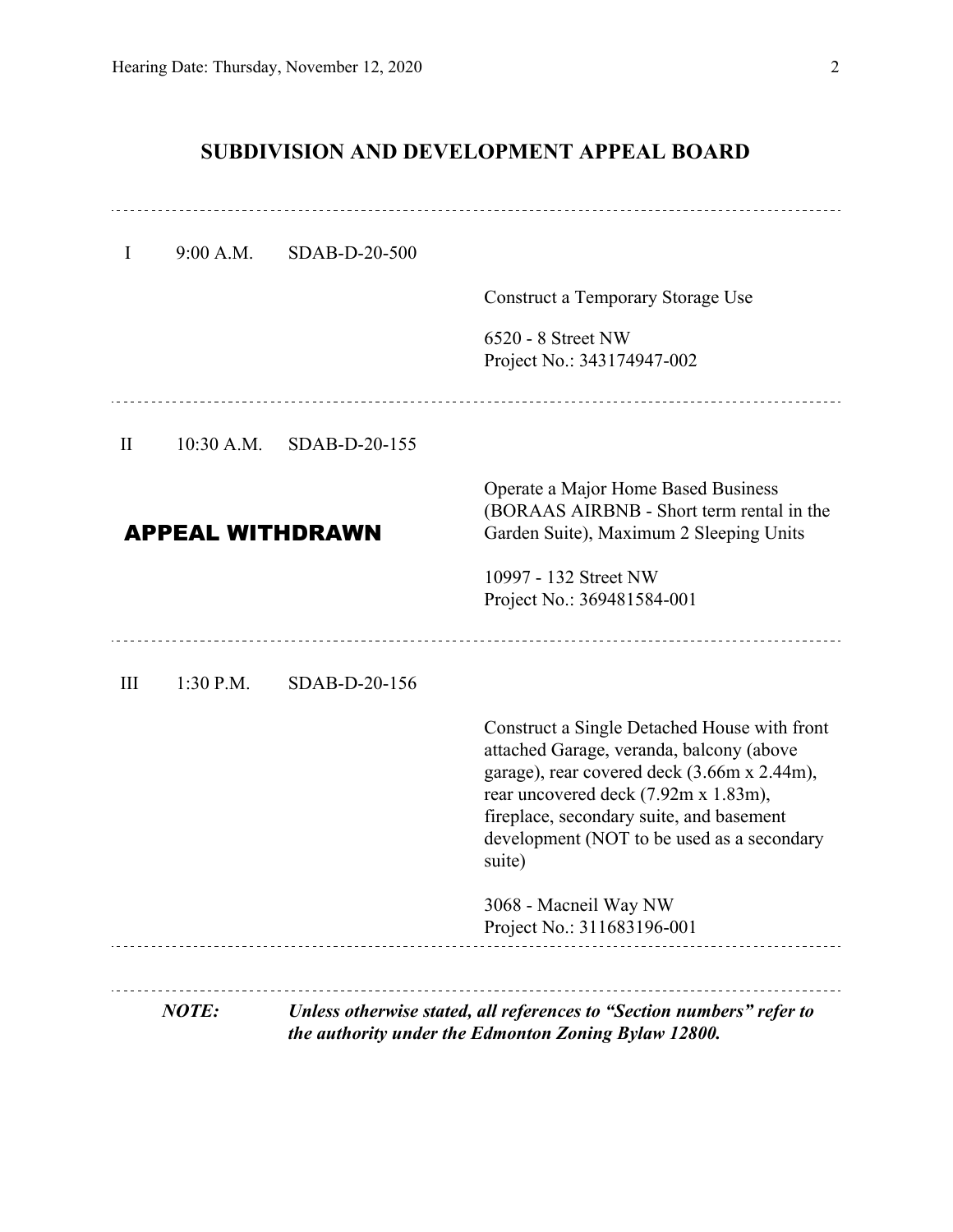### **ITEM I: 9:00 A.M. FILE: SDAB-D-20-500**

| AN APPEAL FROM THE DECISION OF THE DEVELOPMENT OFFICER                         |                                                             |  |  |  |
|--------------------------------------------------------------------------------|-------------------------------------------------------------|--|--|--|
| <b>APPELLANT:</b>                                                              |                                                             |  |  |  |
| <b>APPLICATION NO.:</b>                                                        | 343174947-002                                               |  |  |  |
| <b>APPLICATION TO:</b>                                                         | Construct a Temporary Storage Use                           |  |  |  |
| <b>DECISION OF THE</b><br>DEVELOPMENT AUTHORITY: No decision has yet been made |                                                             |  |  |  |
| <b>DECISION DATE:</b>                                                          | N/A                                                         |  |  |  |
| <b>DATE OF APPEAL:</b>                                                         | October 20, 2020                                            |  |  |  |
| MUNICIPAL DESCRIPTION<br>OF SUBJECT PROPERTY:                                  | 6520 - 8 Street NW                                          |  |  |  |
| <b>LEGAL DESCRIPTION:</b>                                                      | Plan 138KS Lot 8                                            |  |  |  |
| ZONE:                                                                          | DC1 - Direct Development Control Provision (Bylaw<br>15767) |  |  |  |
| <b>OVERLAY:</b>                                                                | N/A                                                         |  |  |  |
| <b>STATUTORY PLAN:</b>                                                         | Maple Ridge Industrial Area Structure Plan                  |  |  |  |
|                                                                                |                                                             |  |  |  |

| <b>Grounds for Appeal</b> |  |
|---------------------------|--|
|---------------------------|--|

The Appellant provided the following reasons for appealing the decision of the Development Authority:

> This application was being discussed for several months. In May the Development Officer ceased communication. My last request was filed by email June 3, 2020. I wish to appeal on the basis of a "deemed refusal".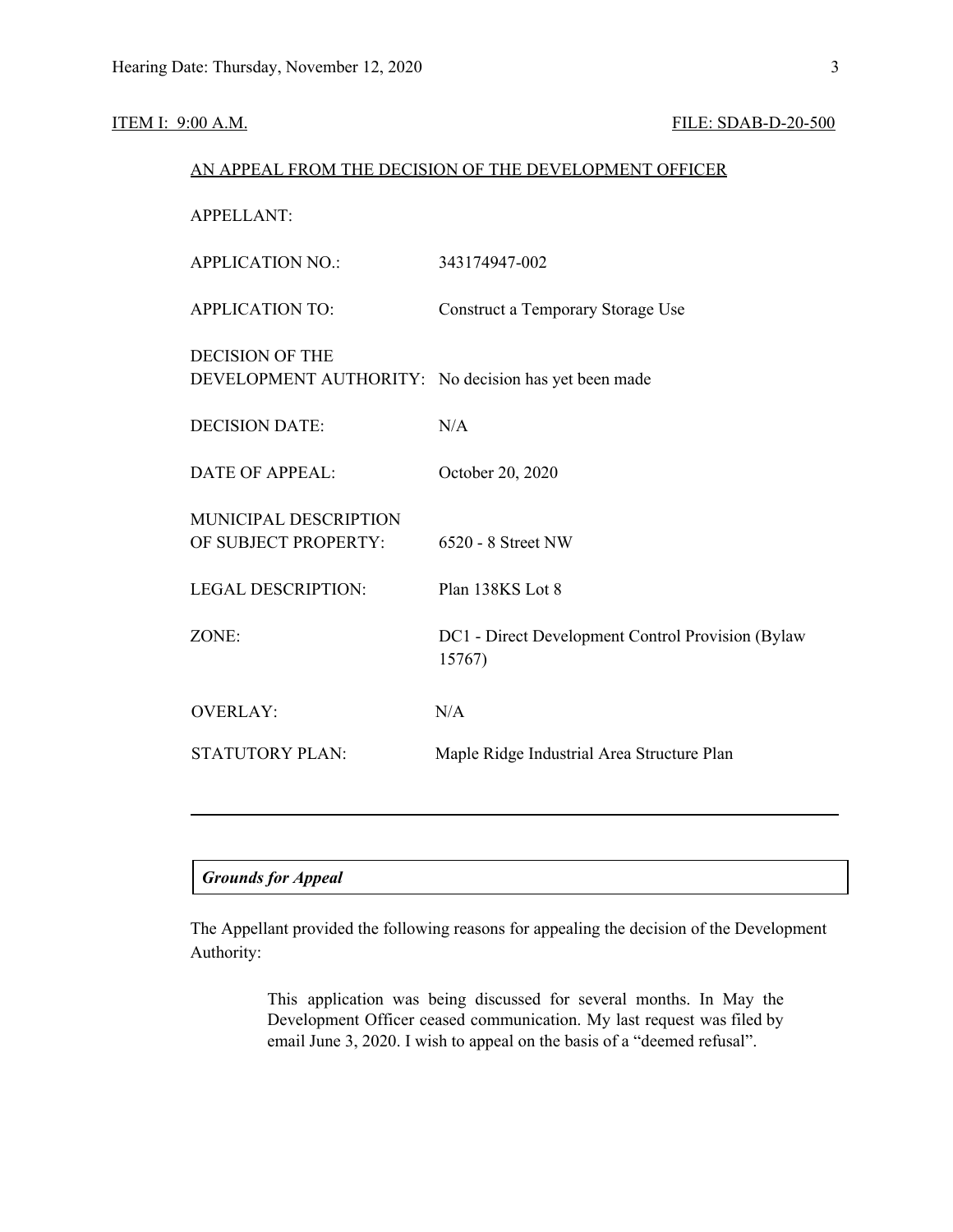#### *General Matters*

#### **Appeal Information:**

The *Municipal Government Act*, RSA 2000, c M-26 states the following:

#### **Grounds for Appeal**

**685(1)** If a development authority

- (a) fails or refuses to issue a development permit to a person,
- (b) issues a development permit subject to conditions, or
- (c) issues an order under section 645,

the person applying for the permit or affected by the order under section 645 may appeal to the subdivision and development appeal board.

**(2)** In addition to an applicant under subsection (1), any person affected by an order, decision or development permit made or issued by a development authority may appeal to the subdivision and development appeal board.

#### **Appeals**

**686(1)** A development appeal to a subdivision and development appeal board is commenced by filing a notice of the appeal, containing reasons, with the board,

- (a) in the case of an appeal made by a person referred to in section 685(1)
	- (i) with respect to an application for a development permit,
		- (A) within 21 days after the date on which the written decision is given under section 642, or
		- (B) if no decision is made with respect to the application within the 40-day period, or within any extension of that period under section 684, within 21 days after the date the period or extension expires,
		- or
	- (ii) with respect to an order under section 645, within 21 days after the date on which the order is made, or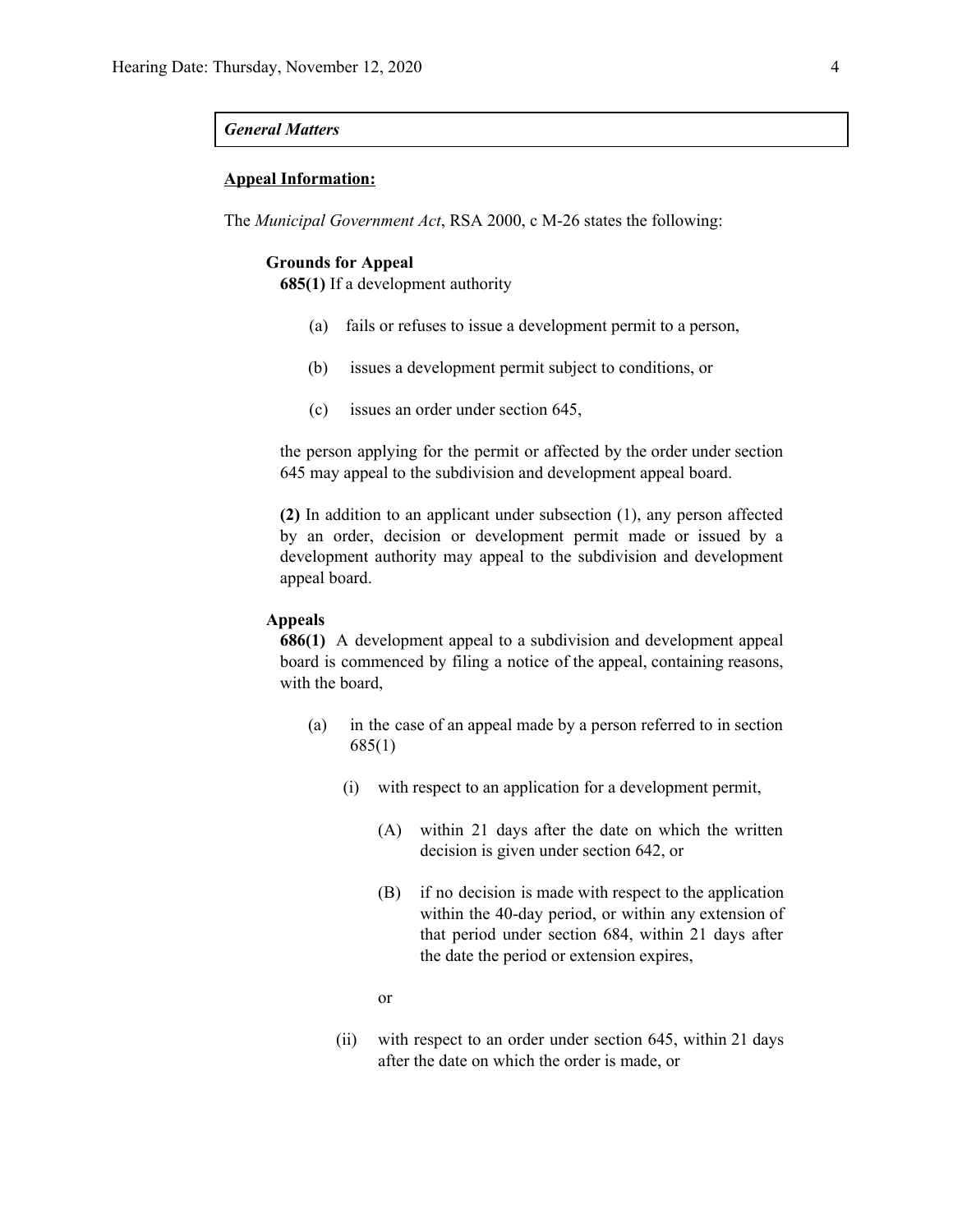(b) in the case of an appeal made by a person referred to in section 685(2), within 21 days after the date on which the notice of the issuance of the permit was given in accordance with the land use bylaw.

**685(4)** Despite subsections (1), (2) and (3), if a decision with respect to a development permit application in respect of a direct control district

- (a) …
- (b) is made by a development authority, the appeal is limited to whether the development authority followed the directions of council, and if the subdivision and development appeal board finds that the development authority did not follow the directions it may, in accordance with the directions, substitute its decision for the development authority's decision.

#### **Hearing and decision**

**687(4)** In the case of an appeal of the deemed refusal of an application under section 683.1(8), the board must determine whether the documents and information that the applicant provided met the requirements of section 683.1(2).

#### **Permit deemed refused**

**684(1)** The development authority must make a decision on the application for a development permit within 40 days after the receipt by the applicant of an acknowledgment under section  $683.1(5)$  or  $(7)$  or, if applicable, in accordance with a land use bylaw made pursuant to section 640.1(b).

**(2)** A time period referred to in subsection (1) may be extended by an agreement in writing between the applicant and the development authority.

**(3)** If the development authority does not make a decision referred to in subsection (1) within the time required under subsection (1) or (2), the application is, at the option of the applicant, deemed to be refused.

**(4)** Section 640(5) does not apply in the case of an application that was deemed to be refused under section 683.1(8).

#### **Development applications**

**683.1(1)** A development authority must, within 20 days after the receipt of an application for a development permit, determine whether the application is complete.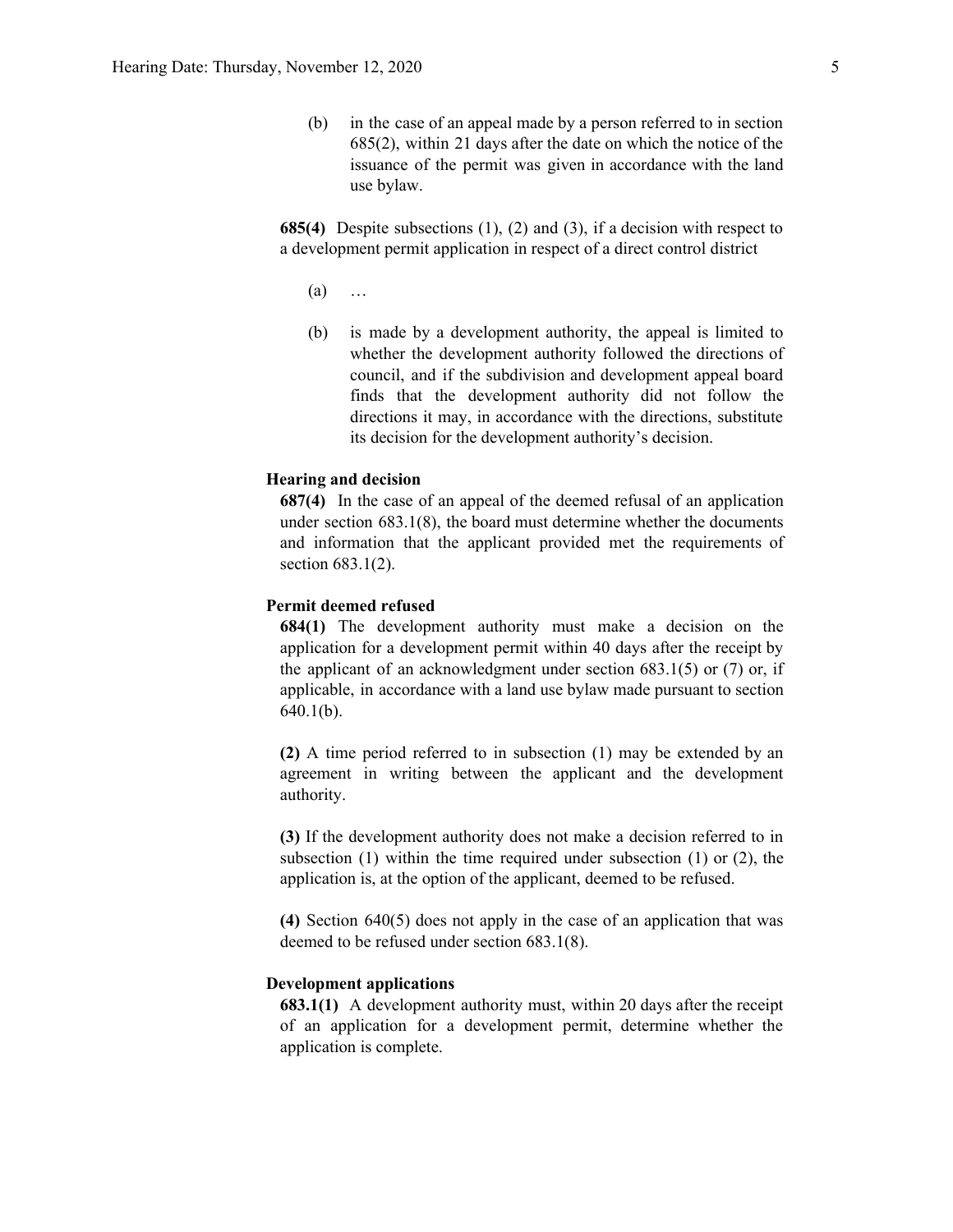**(2)** An application is complete if, in the opinion of the development authority, the application contains the documents and other information necessary to review the application.

**(3)** The time period referred to in subsection (1) may be extended by an agreement in writing between the applicant and the development authority or, if applicable, in accordance with a land use bylaw made pursuant to section 640.1(a).

**(4)** If the development authority does not make a determination referred to in subsection (1) within the time required under subsection (1) or (3), the application is deemed to be complete.

**(5)** If a development authority determines that the application is complete, the development authority must issue to the applicant an acknowledgment in the form and manner provided for in the land use bylaw that the application is complete.

**(6)** If the development authority determines that the application is incomplete, the development authority must issue to the applicant a notice in the form and manner provided for in the land use bylaw that the application is incomplete and that any outstanding documents and information referred to in the notice must be submitted by a date set out in the notice or a later date agreed on between the applicant and the development authority in order for the application to be considered complete.

**(7)** If the development authority determines that the information and documents submitted under subsection (6) are complete, the development authority must issue to the applicant an acknowledgment in the form and manner provided for in the land use bylaw that the application is complete.

**(8)** If the applicant fails to submit all the outstanding information and documents on or before the date referred to in subsection (6), the application is deemed to be refused.

**(9)** If an application is deemed to be refused under subsection (8), the development authority must issue to the applicant a notice in the form and manner provided for in the land use bylaw that the application has been refused and the reason for the refusal.

**(10)** Despite that the development authority has issued an acknowledgment under subsection (5) or (7), in the course of reviewing the application, the development authority may request additional information or documentation from the applicant that the development authority considers necessary to review the application.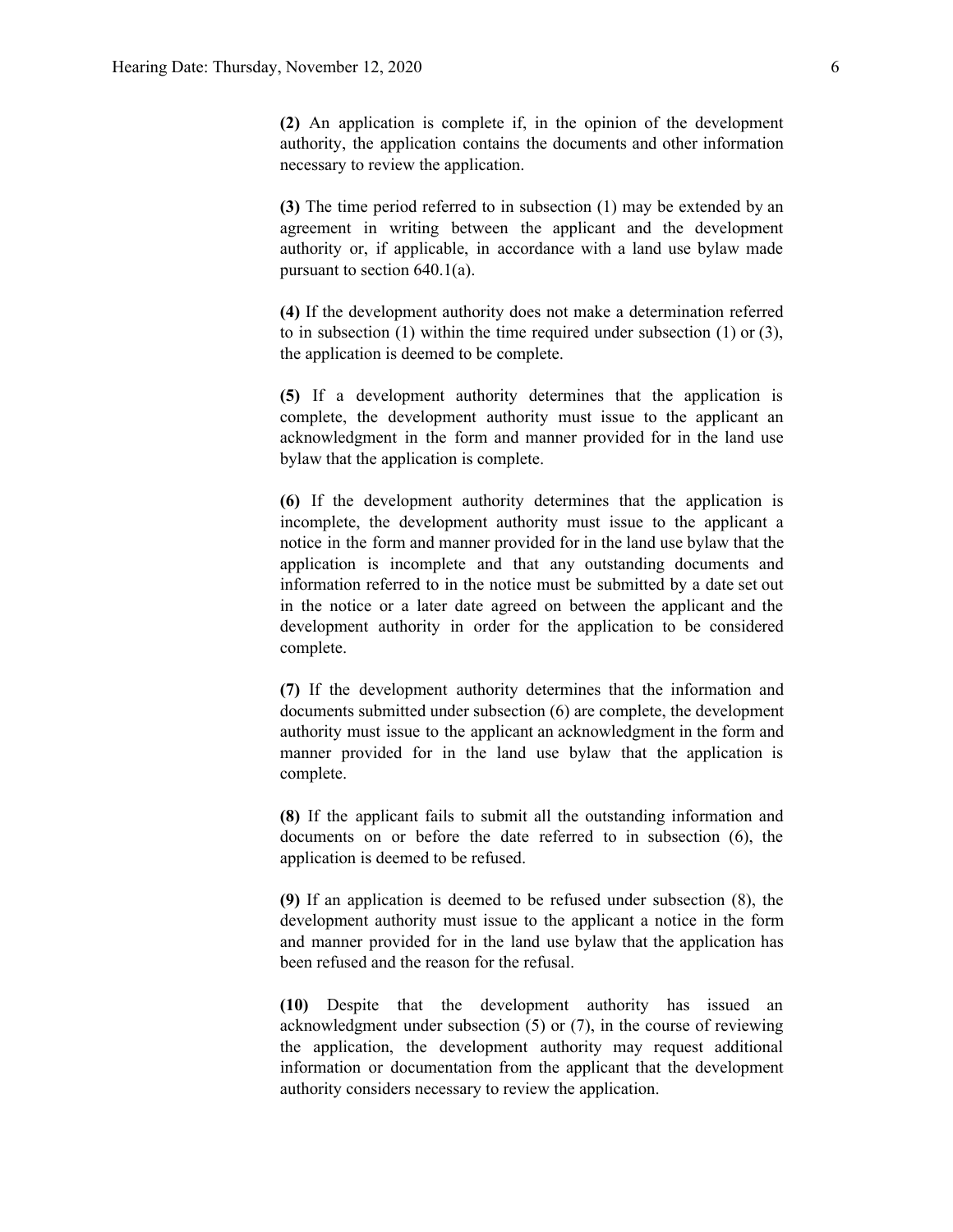**(11)** If the development authority refuses the application for a development permit, the development authority must issue to the applicant a notice in the form and manner provided for in the land use bylaw that the application has been refused and the reasons for the refusal.

# **General Provisions from the** *DC1 - Direct Development Control Provision (Bylaw 15767)*

Section 3.g states that **Temporary Storage** is a **Listed Use** in the **DC1**.

Section 1 states that the intent of this (DC1) Direct Control Provision is:

- To recognize existing residential and limited non-residential uses as permitted uses, but to prohibit any increase in the number of residential dwellings/lots.
- To permit improvements or additions to existing residential uses.
- To allow industrial uses with full City of Edmonton Standard services that are compatible with adjacent residential uses.

This DC1 allows transition to future industrial development with full City of Edmonton services for roads, sanitary sewer, drainage and potable water. The DC1 implements the policies of the Maple Ridge Industrial Area Structure Plan (Section 4.8).

## **General Provisions from the** *Edmonton Zoning Bylaw:*

Under section 7.5(6), **Temporary Storag**e means:

development used exclusively for temporary outdoor storage of goods and materials where such storage of goods and materials does not involve the erection of permanent structures or the material alteration of the existing state of the land. Typical Uses include pipe yards, or vehicle or heavy equipment storage compounds.

Section 21.3 states the following with respect to **Appeals**:

A Development Permit Application shall, at the option of the applicant, be deemed to be refused in accordance with the provisions of Section 16 of this Bylaw, and the applicant shall appeal in writing to the Subdivision and Development Appeal Board within 21 days after the date of expiry of the time period specified in section 16 of this Bylaw.

Section 16.1 states the following with respect to **Decisions on Development Permit Applications**: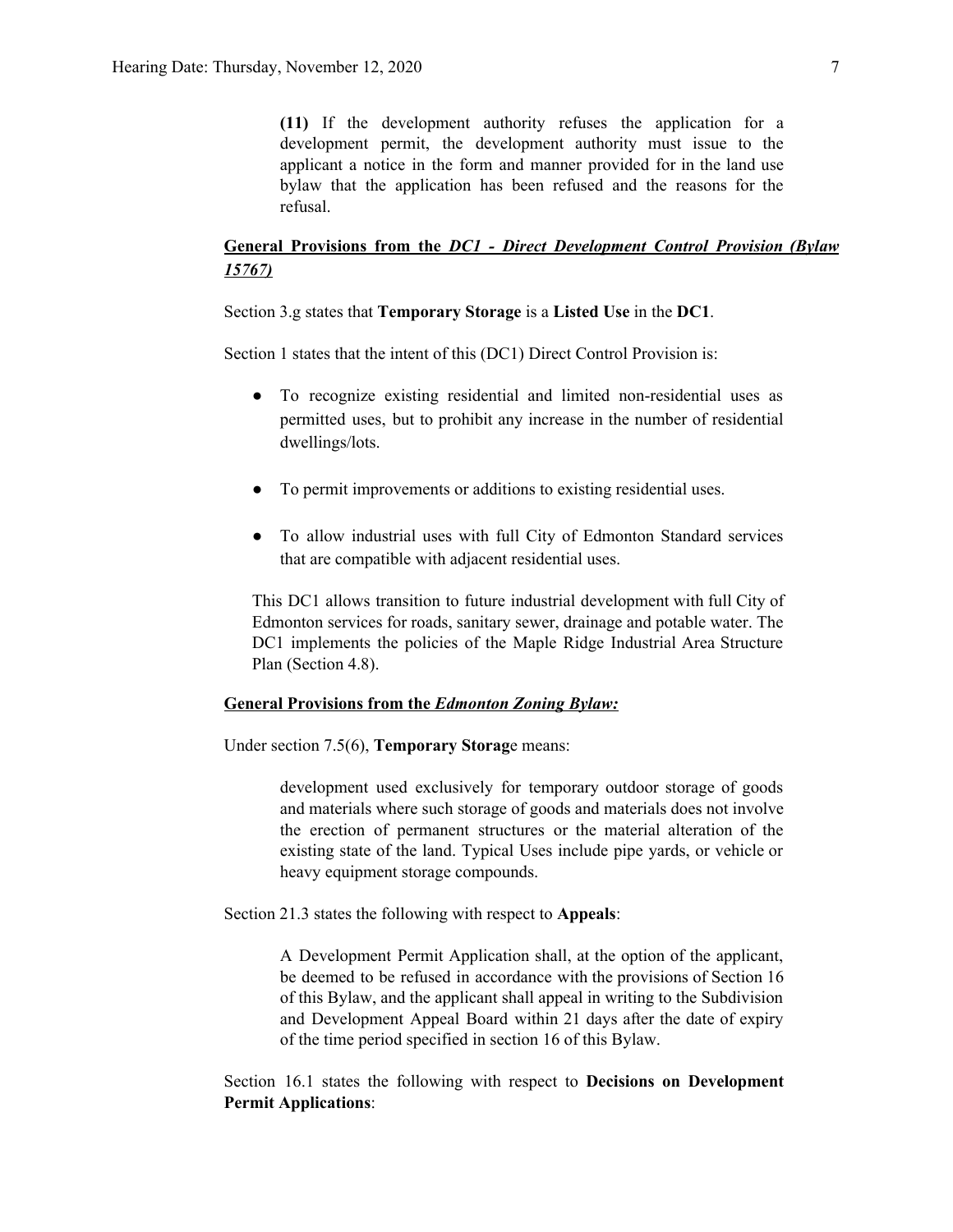if the Development Officer does not make a decision on an application for a Development Permit within 40 days after the applicant's receipt of an acknowledgment that the application is complete in accordance with Section 11.2 of this Bylaw, the application shall, at the option of the applicant, be deemed to be refused.

Section 11.1 provides regulations with respect to **Duties with Respect to Development Applications**.

Section 11.2 provides regulations with respect to **Determining Complete Development Applications**.

Section 13.1 provides **General Conditions** with respect to a **Development Permit Application**.

| <b>Application Number</b> | Description                                                                                                                                                                                                                                                                                                                                                                                          | Decision                                                                                                                                                                                                                                                                                                                                                                                                                                                     |
|---------------------------|------------------------------------------------------------------------------------------------------------------------------------------------------------------------------------------------------------------------------------------------------------------------------------------------------------------------------------------------------------------------------------------------------|--------------------------------------------------------------------------------------------------------------------------------------------------------------------------------------------------------------------------------------------------------------------------------------------------------------------------------------------------------------------------------------------------------------------------------------------------------------|
| SDAB-D-16-165             | Cease the General Industrial<br>Use (Trucking Company)<br>and remove all materials<br>from the Site before July 4,<br>2016                                                                                                                                                                                                                                                                           | July 28, 2016; The appeal is<br>DENIED and the decision of<br>the Development Authority is<br><b>CONFIRMED.</b> The Stop<br>Order is UPHELD.                                                                                                                                                                                                                                                                                                                 |
| SDAB-D-12-217             | Order to remove all large<br>Recreational Vehicles,<br>campers, motor homes,<br>trailers and automobiles from<br>this property location. The<br>only vehicles that may<br>remain stored at this site are<br>those personal vehicles that<br>are registered to and belong<br>to the property owners of this<br>property location. This order<br>is to be complied with on or<br>before August 6, 2012 | February 8, 2013; that the<br>appeal be DENIED and the<br>Stop Order UPHELD subject<br>to the following amendments<br>to the Stop Order:<br>1. That the date for<br>compliance to the Stop Order<br>be extended to May 31,<br>$2013$ ; and<br>2. That no new contracts be<br>entered into for the storage of<br>large recreational vehicles,<br>campers, motor homes,<br>trailers and automobiles on<br>the subject site as of the date<br>of this decision. |

*Previous Subdivision and Development Appeal Board Decisions*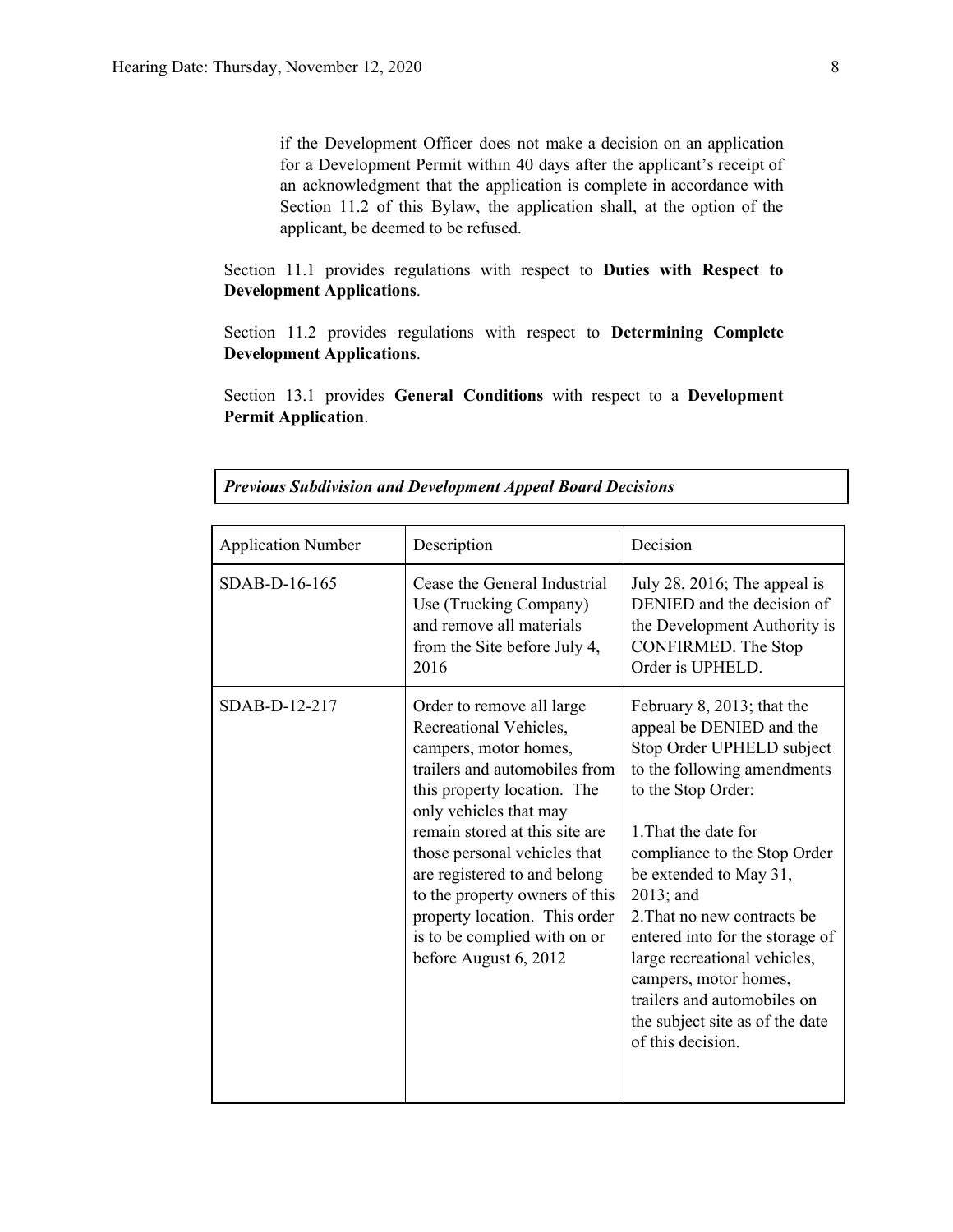| SDAB-D-12-080 | Operate a Temporary<br><b>Storage Facility</b><br>(Recreational Vehicles) with<br>an existing Single Detached<br>House | April 19, 2012; that the<br>appeal be DENIED and the<br>decision of the Development<br><b>Authority CONFIRMED.</b> |
|---------------|------------------------------------------------------------------------------------------------------------------------|--------------------------------------------------------------------------------------------------------------------|
|---------------|------------------------------------------------------------------------------------------------------------------------|--------------------------------------------------------------------------------------------------------------------|

# Notice to Applicant/Appellant

Provincial legislation requires that the Subdivision and Development Appeal Board issue its official decision in writing within fifteen days of the conclusion of the hearing.

 $\mathcal{L}_\text{max}$  , and the contribution of the contribution of the contribution of the contribution of the contribution of the contribution of the contribution of the contribution of the contribution of the contribution of t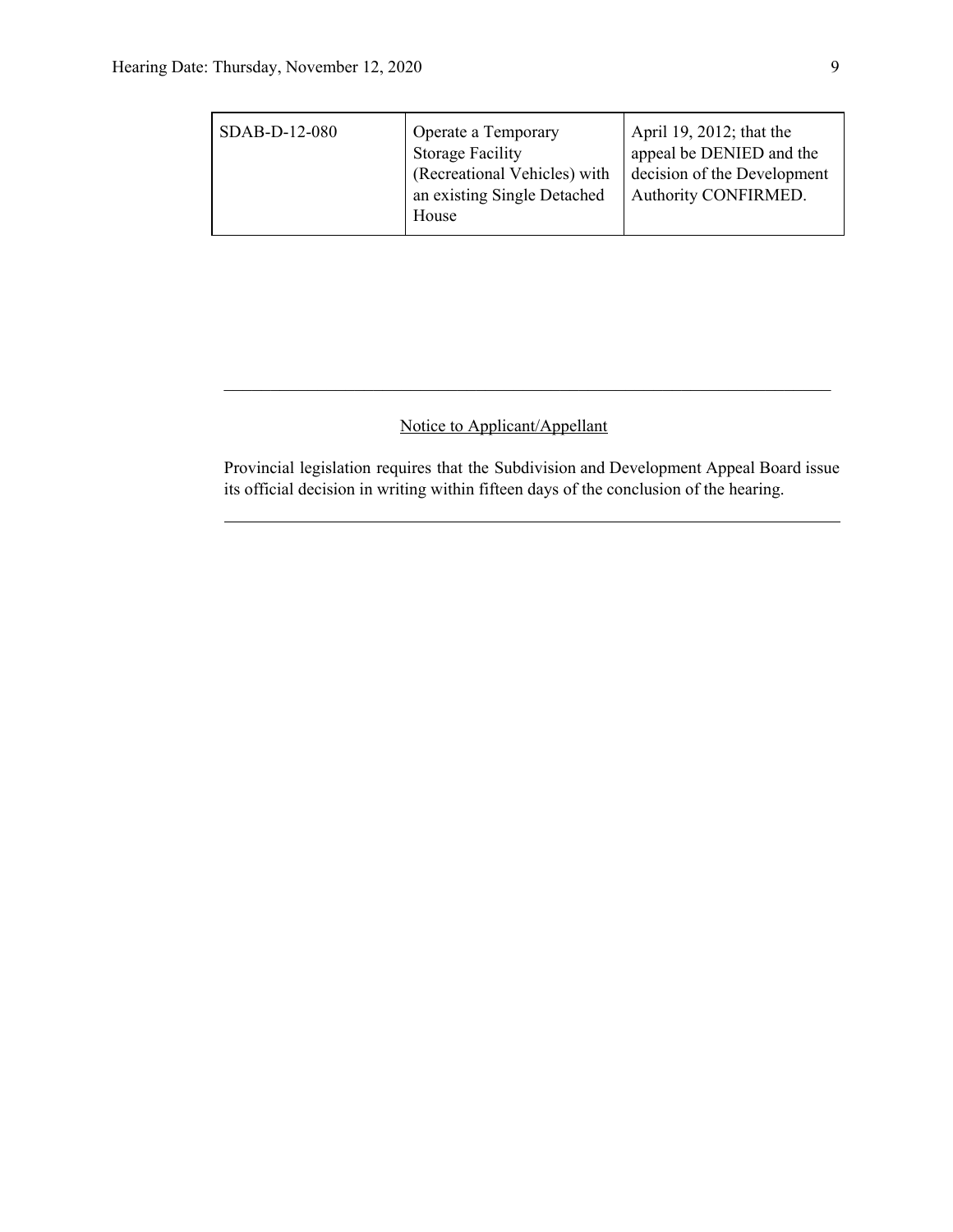

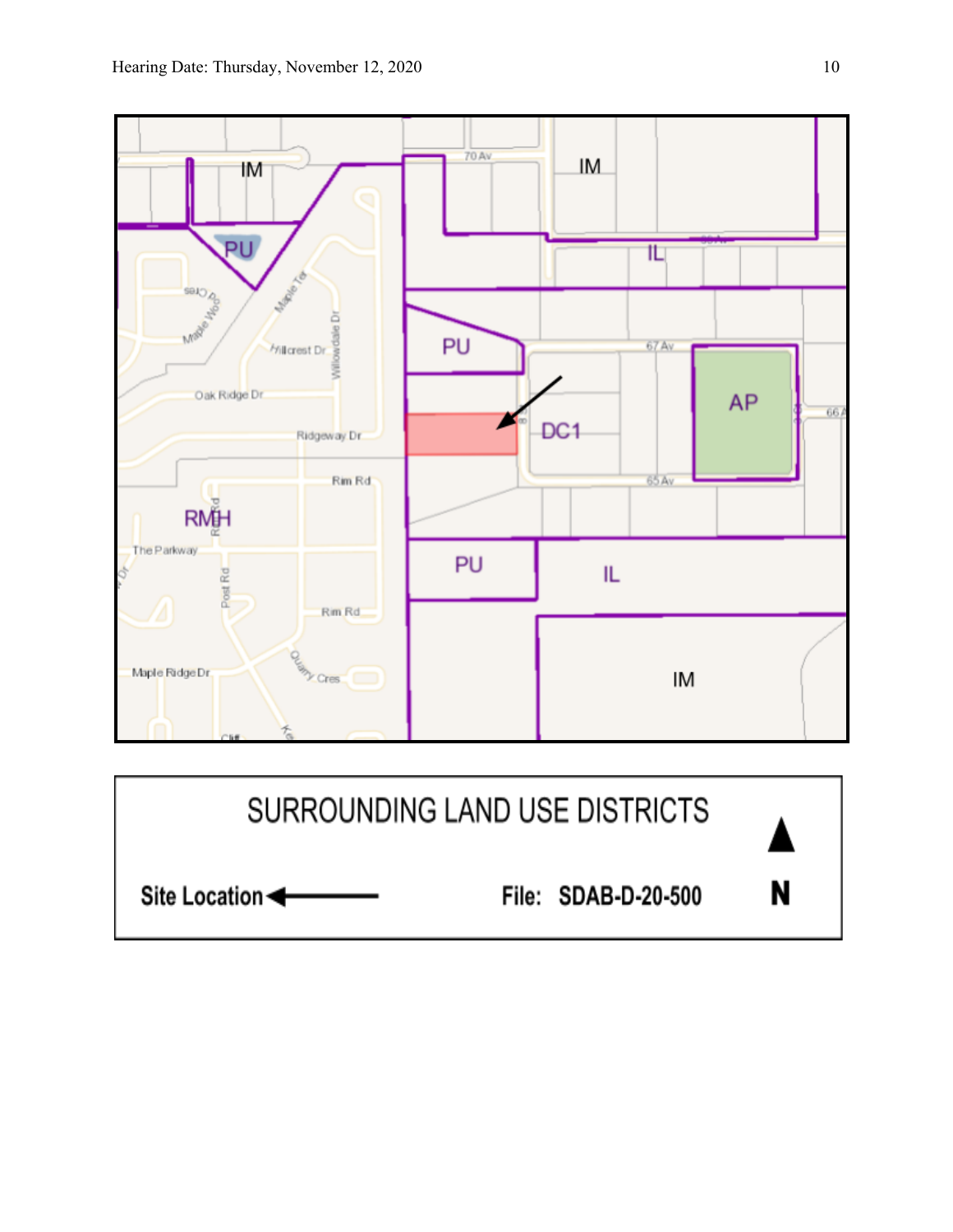# ITEM II: 10:30 A.M. FILE: SDAB-D-20-155

| AN APPEAL FROM THE DECISION OF THE DEVELOPMENT OFFICER |                                                                                                                             |  |  |  |
|--------------------------------------------------------|-----------------------------------------------------------------------------------------------------------------------------|--|--|--|
| <b>APPELLANT:</b>                                      |                                                                                                                             |  |  |  |
| <b>APPLICATION NO.:</b>                                | 369481584-001                                                                                                               |  |  |  |
| <b>APPLICATION TO:</b>                                 | Operate a Major Home Based Business (BORAAS<br>AIRBNB - Short term rental in the Garden Suite),<br>Maximum 2 Sleeping Units |  |  |  |
| <b>DECISION OF THE</b>                                 |                                                                                                                             |  |  |  |
| DEVELOPMENT AUTHORITY:                                 | Approved with conditions                                                                                                    |  |  |  |
| <b>DECISION DATE:</b>                                  | October 5, 2020                                                                                                             |  |  |  |
| <b>DATE OF APPEAL:</b>                                 | October 15, 2020                                                                                                            |  |  |  |
| NOTIFICATION PERIOD:                                   | October 13, 2020 through November 3, 2020                                                                                   |  |  |  |
| <b>RESPONDENT:</b>                                     | <b>APPEAL WITHDRAWN</b>                                                                                                     |  |  |  |
| MUNICIPAL DESCRIPTION<br>OF SUBJECT PROPERTY:          | 10997 - 132 Street NW                                                                                                       |  |  |  |
| <b>LEGAL DESCRIPTION:</b>                              | Plan RN60 Blk 21 Lots 11-12                                                                                                 |  |  |  |
| ZONE:                                                  | (RF1) Single Detached Residential Zone                                                                                      |  |  |  |
| <b>OVERLAY:</b>                                        | Mature Neighbourhood Overlay                                                                                                |  |  |  |
| <b>STATUTORY PLAN:</b>                                 | West Ingle Area Redevelopment Plan                                                                                          |  |  |  |

# *Grounds for Appeal*

The Appellant provided the following reasons for appealing the decision of the Development Authority: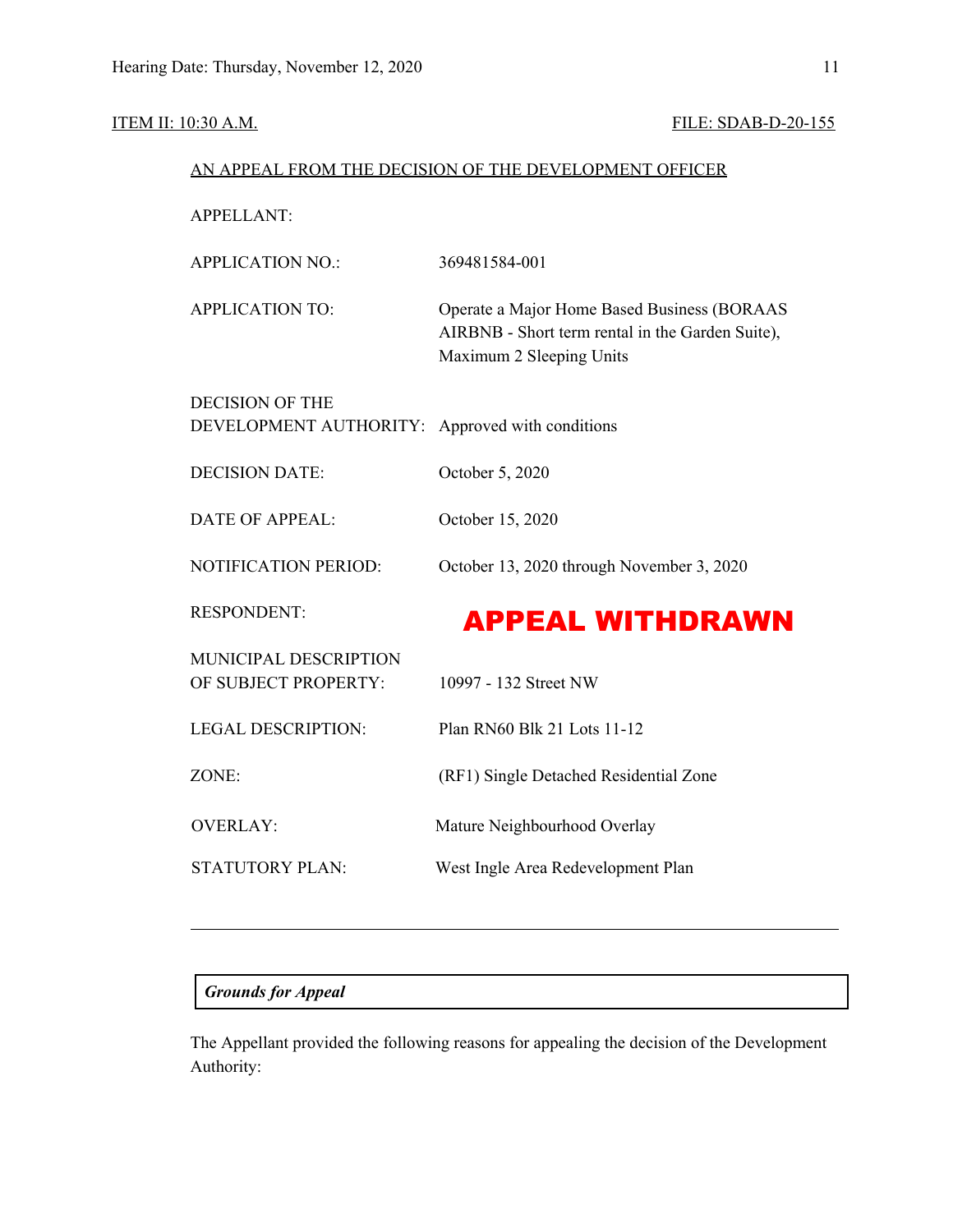### ITEM III: 1:30 P.M. FILE: SDAB-D-20-156

| AN APPEAL FROM THE DECISION OF THE DEVELOPMENT OFFICER |
|--------------------------------------------------------|
|--------------------------------------------------------|

APPELLANT:

| APPLICATION NO.: | 311683196-001 |
|------------------|---------------|
|------------------|---------------|

APPLICATION TO: Construct a Single Detached House with front attached Garage, veranda, balcony (above garage), rear covered deck (3.66m x 2.44m), rear uncovered deck (7.92m x 1.83m), fireplace, secondary suite, and basement development (NOT to be used as a secondary suite)

| <b>DECISION OF THE</b><br>DEVELOPMENT AUTHORITY: Approved with conditions |                                                   |
|---------------------------------------------------------------------------|---------------------------------------------------|
| <b>DECISION DATE:</b>                                                     | July 25, 2019                                     |
| <b>DATE OF APPEAL:</b>                                                    | October 15, 2020                                  |
| <b>RESPONDENT:</b>                                                        |                                                   |
| <b>MUNICIPAL DESCRIPTION</b><br>OF SUBJECT PROPERTY:                      | 3068 - Macneil Way NW                             |
| <b>LEGAL DESCRIPTION:</b>                                                 | Plan 0524494 Blk 5 Lot 32                         |
| ZONE:                                                                     | (RSL) Residential Small Lot Zone                  |
| <b>OVERLAY:</b>                                                           | N/A                                               |
| <b>STATUTORY PLAN:</b>                                                    | Magrath Heights Neighbourhood Area Structure Plan |

## *Grounds for Appeal*

The Appellant provided the following reasons for appealing the decision of the Development Authority: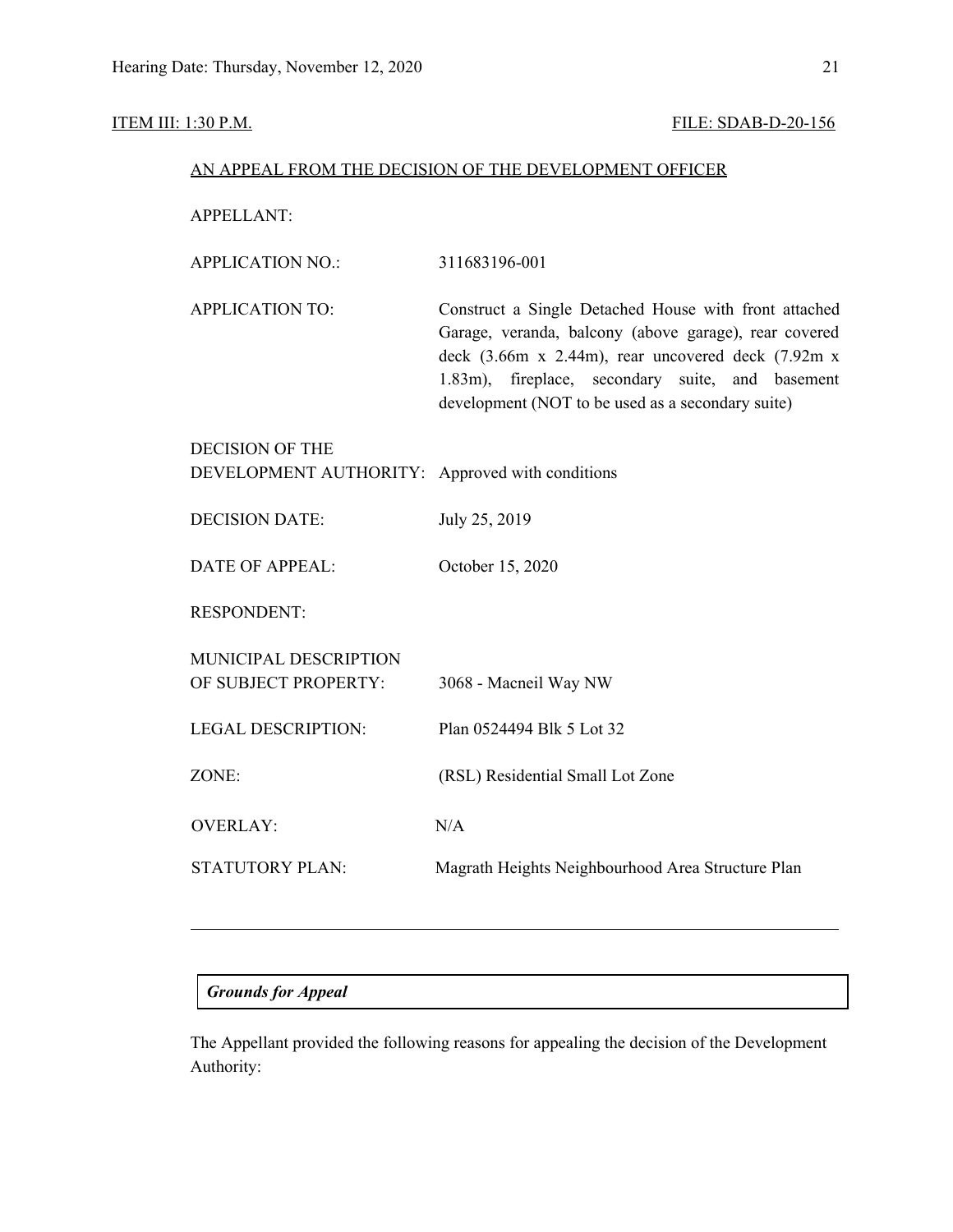See Appendix "A"

#### *General Matters*

#### **Appeal Information:**

The *Municipal Government Act*, RSA 2000, c M-26 states the following:

#### **Grounds for Appeal**

**685(1)** If a development authority

- (a) fails or refuses to issue a development permit to a person,
- (b) issues a development permit subject to conditions, or
- (c) issues an order under section 645,

the person applying for the permit or affected by the order under section 645 may appeal to the subdivision and development appeal board.

**(2)** In addition to an applicant under subsection (1), any person affected by an order, decision or development permit made or issued by a development authority may appeal to the subdivision and development appeal board.

**(3) Despite subsections (1) and (2), no appeal lies in respect of the issuance of a development permit for a permitted use unless the provisions of the land use bylaw were relaxed, varied or misinterpreted or the application for the development permit was deemed to be refused under section 683.1(8).**

### **Appeals**

**686(1)** A development appeal to a subdivision and development appeal board is commenced by filing a notice of the appeal, containing reasons, with the board,

- (a) in the case of an appeal made by a person referred to in section 685(1)
	- (i) with respect to an application for a development permit,
		- (A) within 21 days after the date on which the written decision is given under section 642, or
		- (B) if no decision is made with respect to the application within the 40-day period, or within any extension of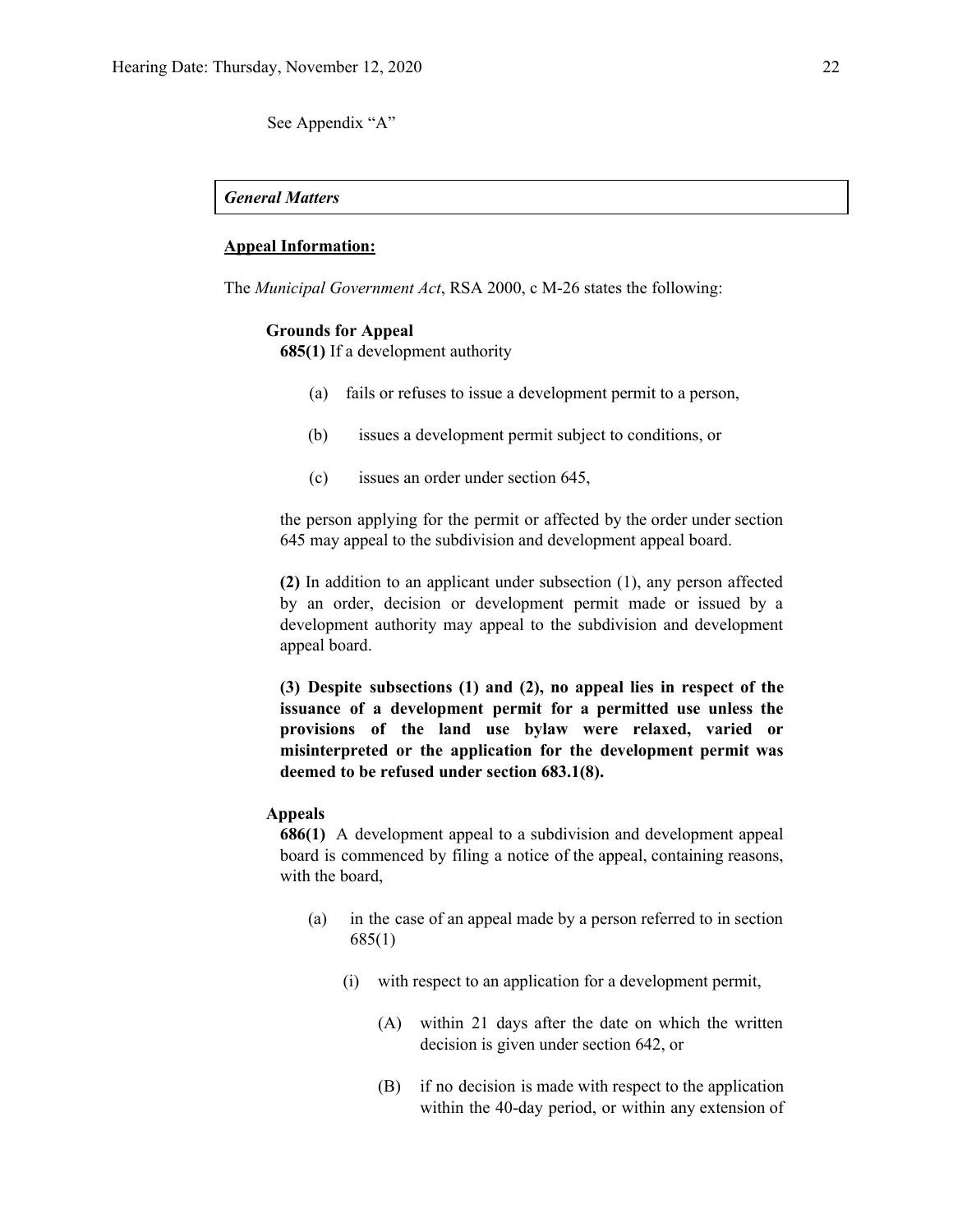that period under section 684, within 21 days after the date the period or extension expires,

or

- (ii) with respect to an order under section 645, within 21 days after the date on which the order is made, or
- **(b) in the case of an appeal made by a person referred to in section 685(2), within 21 days after the date on which the notice of the issuance of the permit was given in accordance with the land use bylaw.**

#### **Hearing and Decision**

**687(3)** In determining an appeal, the subdivision and development appeal board

…

- (a.1) must comply with the land use policies;
- (a.2) subject to section 638, must comply with any applicable statutory plans;
- (a.3) subject to clause (d), must comply with any land use bylaw in effect;
- (a.4) must comply with the applicable requirements of the regulations under the *Gaming, Liquor and Cannabis Act* respecting the location of premises described in a cannabis licence and distances between those premises and other premises;
	- …
	- (c) may confirm, revoke or vary the order, decision or development permit or any condition attached to any of them or make or substitute an order, decision or permit of its own;
	- (d) may make an order or decision or issue or confirm the issue of a development permit even though the proposed development does not comply with the land use bylaw if, in its opinion,
		- (i) the proposed development would not
			- (A) unduly interfere with the amenities of the neighbourhood, or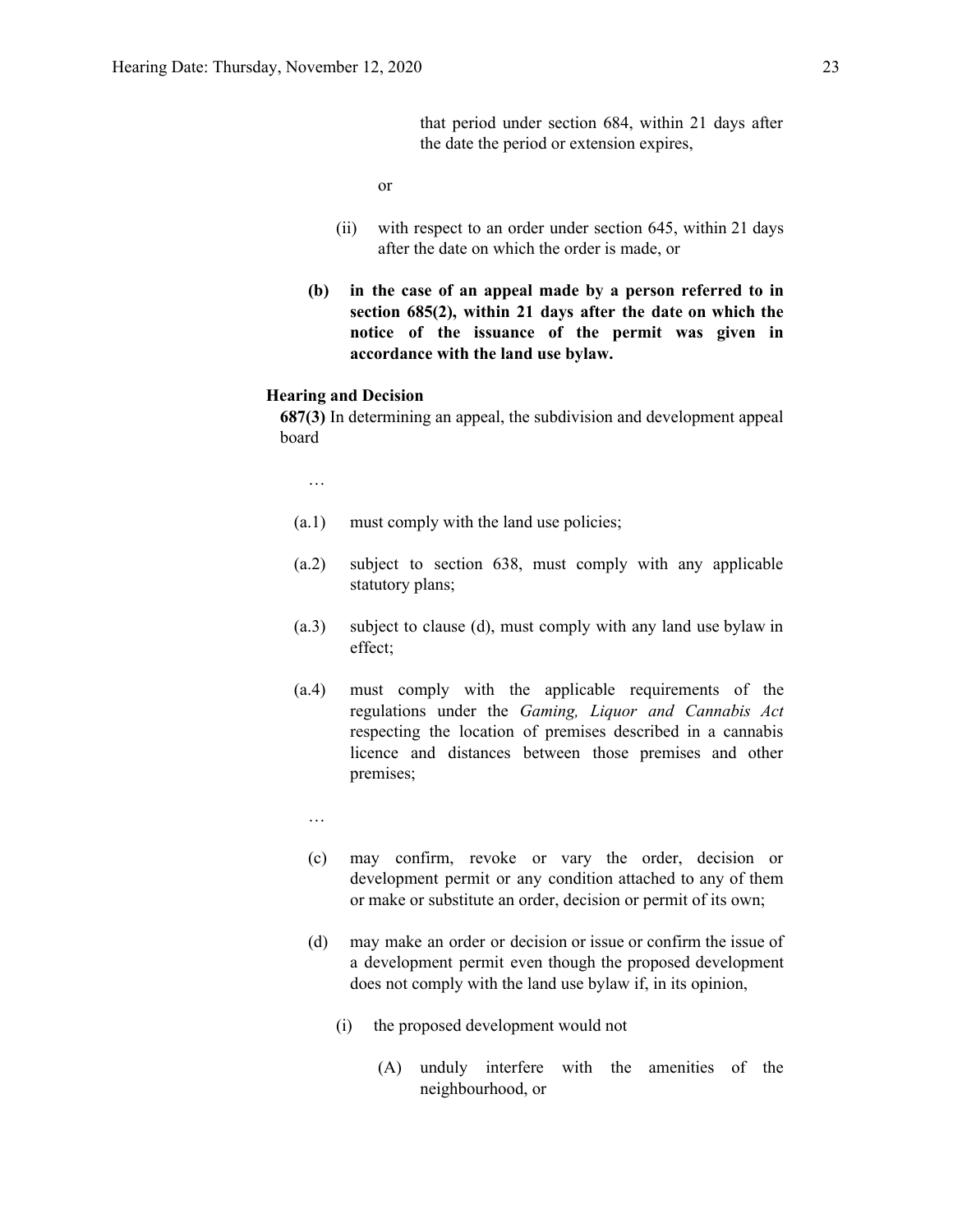(B) materially interfere with or affect the use, enjoyment or value of neighbouring parcels of land,

and

(ii) the proposed development conforms with the use prescribed for that land or building in the land use bylaw.

# **General Provisions from the** *Edmonton Zoning Bylaw:*

Under section 115.2(5), **Single Detached Housing** is a **Permitted Use** in the **(RSL) Residential Small Lot Zone**.

Under section 7.2(8), **Single Detached Housing** means:

development consisting of a building containing one principal Dwelling which is separate from any other principal Dwelling or building. This Use includes Mobile Homes which conform to [Section](https://webdocs.edmonton.ca/InfraPlan/zoningbylaw/ZoningBylaw/Part1/Special_Land/78__Mobile_Homes.htm) 78 of this Bylaw.

Section 115.1 states that the **General Purpose** of the **(RSL) Residential Small Lot Zone** is:

to provide for smaller lot Single Detached Housing with attached Garages in a suburban setting that provides the opportunity for the more efficient utilization of undeveloped suburban areas and includes the opportunity for Secondary Suites and Garden Suites.

Notice to Applicant/Appellant

 $\mathcal{L}_\text{max} = \frac{1}{2} \sum_{i=1}^n \mathcal{L}_\text{max}(\mathbf{z}_i - \mathbf{z}_i)$ 

Provincial legislation requires that the Subdivision and Development Appeal Board issue its official decision in writing within fifteen days of the conclusion of the hearing.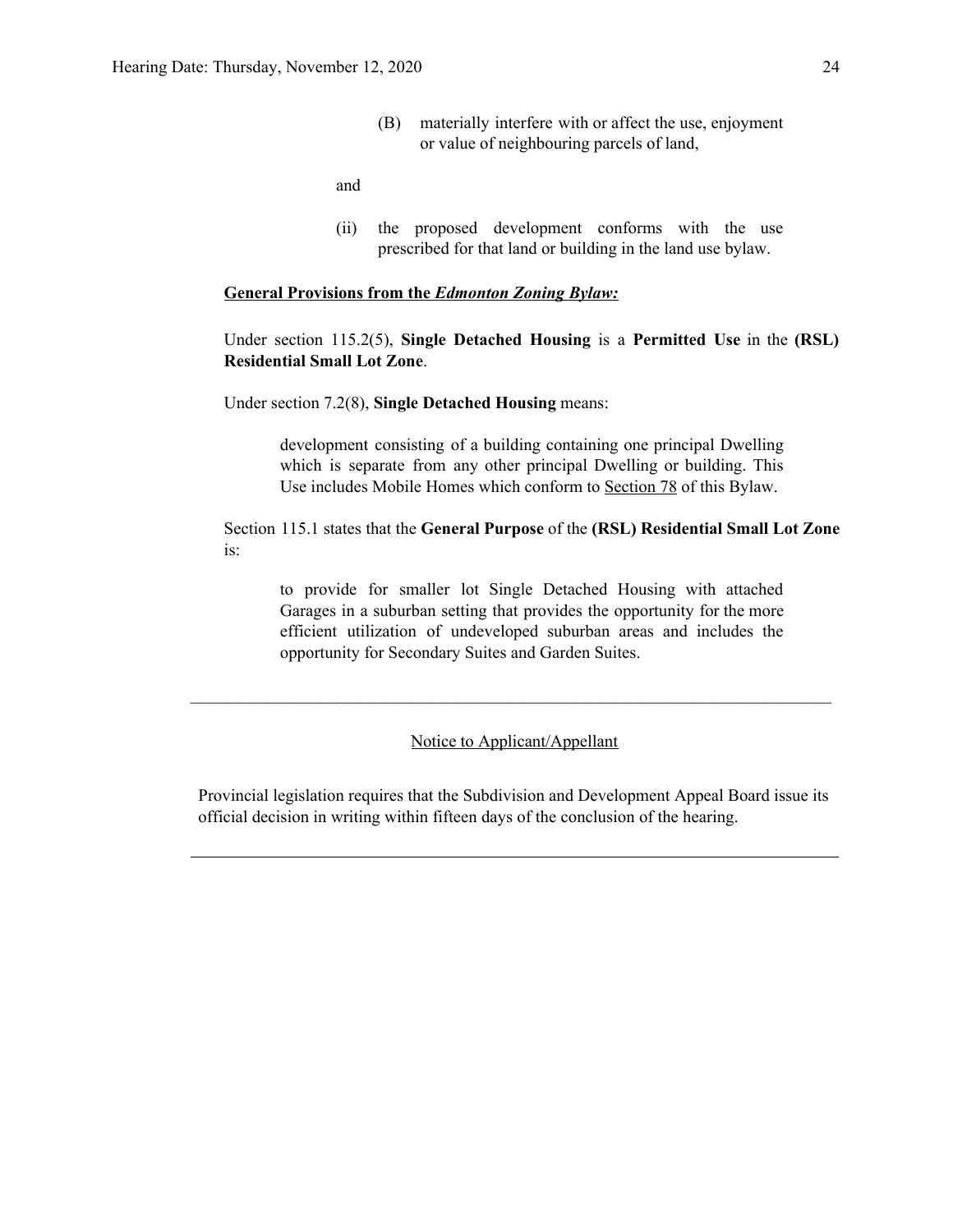|                                                                                               | Project Number: 311683196-001<br><b>Application Date:</b><br>APR 23, 2019                                                                                                                                                                                        |  |  |  |  |
|-----------------------------------------------------------------------------------------------|------------------------------------------------------------------------------------------------------------------------------------------------------------------------------------------------------------------------------------------------------------------|--|--|--|--|
| <b>Edmonton</b>                                                                               | Printed:<br>October 16, 2020 at 7:26 AM<br>1 of 3<br>Page:                                                                                                                                                                                                       |  |  |  |  |
|                                                                                               | <b>Minor Development Permit</b>                                                                                                                                                                                                                                  |  |  |  |  |
| the limitations and conditions of this permit, of the Edmonton Zoning Bylaw 12800 as amended. | This document is a record of a Development Permit application, and a record of the decision for the undertaking described below, subject to                                                                                                                      |  |  |  |  |
| <b>Applicant</b>                                                                              | Property Address(es) and Legal Description(s)<br>3068 - MACNEIL WAY NW                                                                                                                                                                                           |  |  |  |  |
|                                                                                               | Plan 0524494 Blk 5 Lot 32                                                                                                                                                                                                                                        |  |  |  |  |
|                                                                                               | Specific Address(es)                                                                                                                                                                                                                                             |  |  |  |  |
|                                                                                               | Suite:<br>3068 - MACNEIL WAY NW                                                                                                                                                                                                                                  |  |  |  |  |
|                                                                                               | Suite:<br>BSMT, 3068 - MACNEIL WAY NW                                                                                                                                                                                                                            |  |  |  |  |
|                                                                                               | Entryway: 3068 - MACNEIL WAY NW                                                                                                                                                                                                                                  |  |  |  |  |
|                                                                                               | Building: 3068 - MACNEIL WAY NW                                                                                                                                                                                                                                  |  |  |  |  |
| <b>Scope of Permit</b><br>suite).                                                             | To construct a Single Detached House with front attached Garage, veranda, balcony (above garage), rear covered deck (3.66m x<br>2.44m), rear uncovered deck (7.92m x 1.83m), fireplace, secondary suite, and basement development (NOT to be used as a secondary |  |  |  |  |
| <b>Permit Details</b>                                                                         |                                                                                                                                                                                                                                                                  |  |  |  |  |
| # of Dwelling Units Add/Remove: 2                                                             | # of Primary Dwelling Units To Construct: 1                                                                                                                                                                                                                      |  |  |  |  |
| # of Secondary Suite Dwelling Units To Construct: 1                                           | Class of Permit: Class A                                                                                                                                                                                                                                         |  |  |  |  |
| Client File Reference Number:                                                                 | Lot Grading Needed?:                                                                                                                                                                                                                                             |  |  |  |  |
| Minor Dev. Application Fee: Single Detached House                                             | New Sewer Service Required: Y                                                                                                                                                                                                                                    |  |  |  |  |
| Secondary Suite Included 7: Y                                                                 | Stat. Plan Overlay/Annex Area: (none)                                                                                                                                                                                                                            |  |  |  |  |
| Approved                                                                                      | <b>Development Permit Decision</b>                                                                                                                                                                                                                               |  |  |  |  |
| Issue Date: Jul 25, 2019 Development Authority: WINGET, MARK                                  |                                                                                                                                                                                                                                                                  |  |  |  |  |
|                                                                                               |                                                                                                                                                                                                                                                                  |  |  |  |  |
|                                                                                               |                                                                                                                                                                                                                                                                  |  |  |  |  |
|                                                                                               |                                                                                                                                                                                                                                                                  |  |  |  |  |
|                                                                                               |                                                                                                                                                                                                                                                                  |  |  |  |  |
|                                                                                               |                                                                                                                                                                                                                                                                  |  |  |  |  |
|                                                                                               |                                                                                                                                                                                                                                                                  |  |  |  |  |
|                                                                                               |                                                                                                                                                                                                                                                                  |  |  |  |  |
|                                                                                               |                                                                                                                                                                                                                                                                  |  |  |  |  |
|                                                                                               |                                                                                                                                                                                                                                                                  |  |  |  |  |
|                                                                                               |                                                                                                                                                                                                                                                                  |  |  |  |  |
|                                                                                               |                                                                                                                                                                                                                                                                  |  |  |  |  |
|                                                                                               |                                                                                                                                                                                                                                                                  |  |  |  |  |
|                                                                                               |                                                                                                                                                                                                                                                                  |  |  |  |  |
|                                                                                               |                                                                                                                                                                                                                                                                  |  |  |  |  |
|                                                                                               |                                                                                                                                                                                                                                                                  |  |  |  |  |
|                                                                                               |                                                                                                                                                                                                                                                                  |  |  |  |  |
|                                                                                               |                                                                                                                                                                                                                                                                  |  |  |  |  |
|                                                                                               |                                                                                                                                                                                                                                                                  |  |  |  |  |
|                                                                                               |                                                                                                                                                                                                                                                                  |  |  |  |  |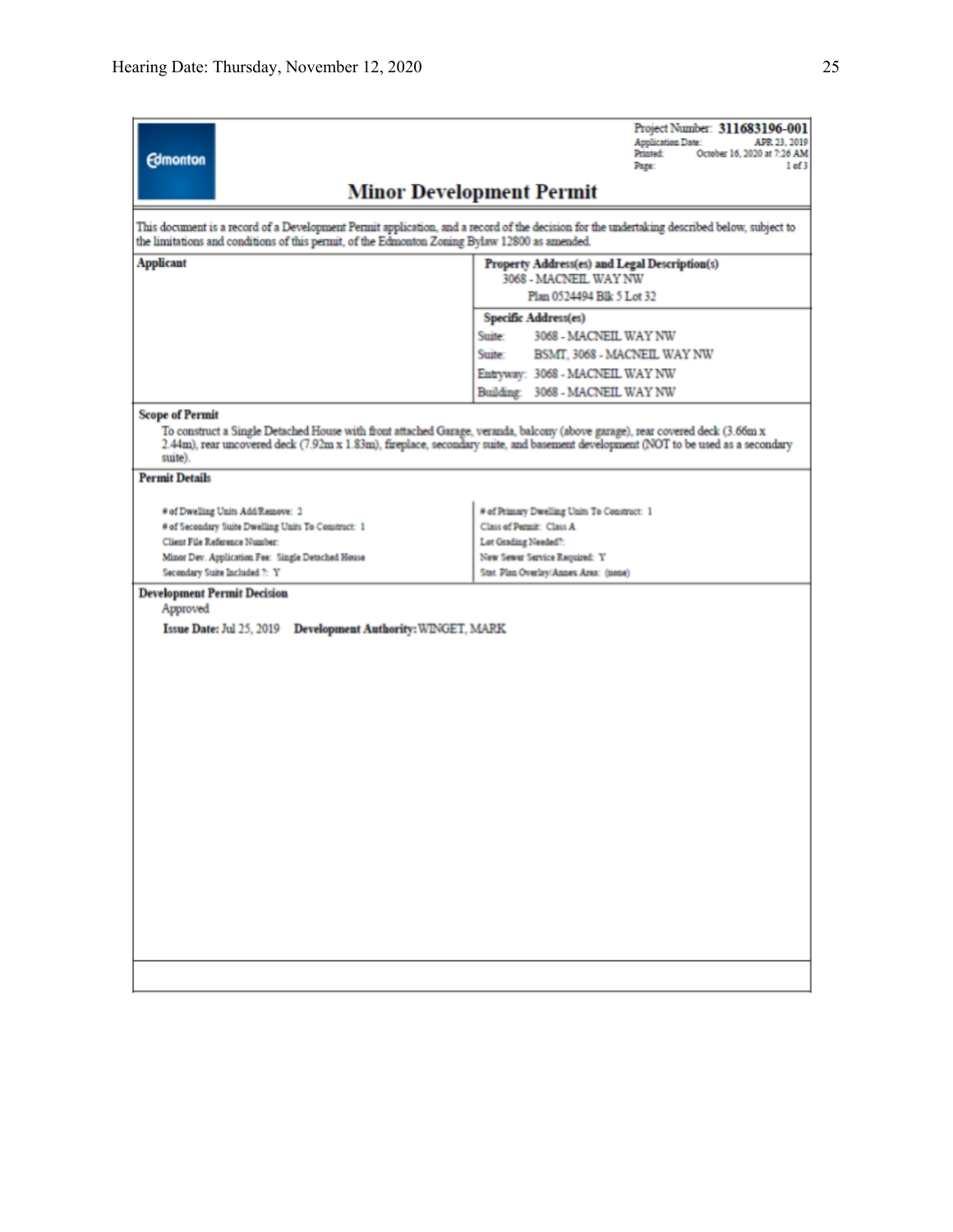Project Number: 311683196-001 **Application Date:** APR 23 2019 October 16, 2020 at 7:26 AM  $2$  of  $3$ 

# Printed: **Edmonton** Dage-**Minor Development Permit Subject to the Following Conditions** This Development Permit authorizes the development of a Single Detached House with front attached Garage, veranda, balcony (above garage), rear covered deck (3.66m x 2.44m), rear uncovered deck (7.92m x 1.83m), fireplace, and secondary suite. The development shall be constructed in accordance with the stamped and approved drawings. Landscaping shall be installed and maintained in accordance with Section 55. Any future deck enclosure or cover requires a separate development and building permit approval. For the Secondary Suite, 1 on-site parking space in addition to the parking requirements for the Principal Dwelling shall be provided. (Reference Section 54.2 Schedule 1) All required parking shall be clearly demarcated, have adequate storm water drainage and storage facilities, and be Hardsurfaced. (Reference Section 54.6(1)(a)(i)) A Secondary Suite shall be developed in such a manner that the exterior of the principal Dwelling containing the Secondary Suite shall appear as a single Dwelling from a public roadway other than a Lane (Reference Section 86) Only one of a Secondary Suite or a Garden Suite may be developed in conjunction with a principal Dwelling. (Reference Section 86) A Secondary Suite shall not be developed within the same principal Dwelling containing a Group Home or Limited Group Home, Child Care Services or a Major Home Based Business, unless the Secondary Suite is an integral part of a Bed and Breakfast Operation in the case of a Major Home Based Business. (Reference Section 86) A maximum of one Household shall occupy a Secondary Suite (Reference Section 86) Dwelling means a self contained unit comprised of one or more rooms accommodating sitting, sleeping, sanitary facilities, and a principal kitchen for food preparation, cooking, and serving. A Dwelling is used permanently or semi-permanently as a residence for a single Household. (Reference Section 6.1) Locked separation that restricts the nonconsensual movement of persons between each Dwelling unit shall be installed. Secondary Suites shall not be included in the calculation of densities in this Bylaw. (Reference Section 86) **ADVISEMENTS:** Due to the roll face curb construction at this property, there are no requirements for a separate curb crossing permit under Section 1210 and 1211 of Traffic Bylaw No. 5590. Approval is given for the access under this Development Permit. Lot grades must match the Edmonton Drainage Bylaw 18093 and/or comply with the Engineered approved lot grading plans for the area. Contact Lot Grading at 780-496-5576 or lot grading@edmonton.ca for lot grading inspection inquiries. The driveway access must maintain a minimum clearance of 1.5m from the service pedestal and all other surface utilities. Unless otherwise stated, all above references to "section numbers" refer to the authority under the Edmonton Zoning Bylaw 12800. An approved Development Permit means that the proposed development has been reviewed against the provisions of this bylaw. It does not remove obligations to conform with other legislation, bylaws or land title instruments including, but not limited to, the Municipal Government Act, the Safety Codes Act or any caveats, restrictive covenants or easements that might be attached to the Site. (Reference Section 5.2) A Building Permit is required for any construction or change in use of a building. Please contact the 311 Call Centre for further information.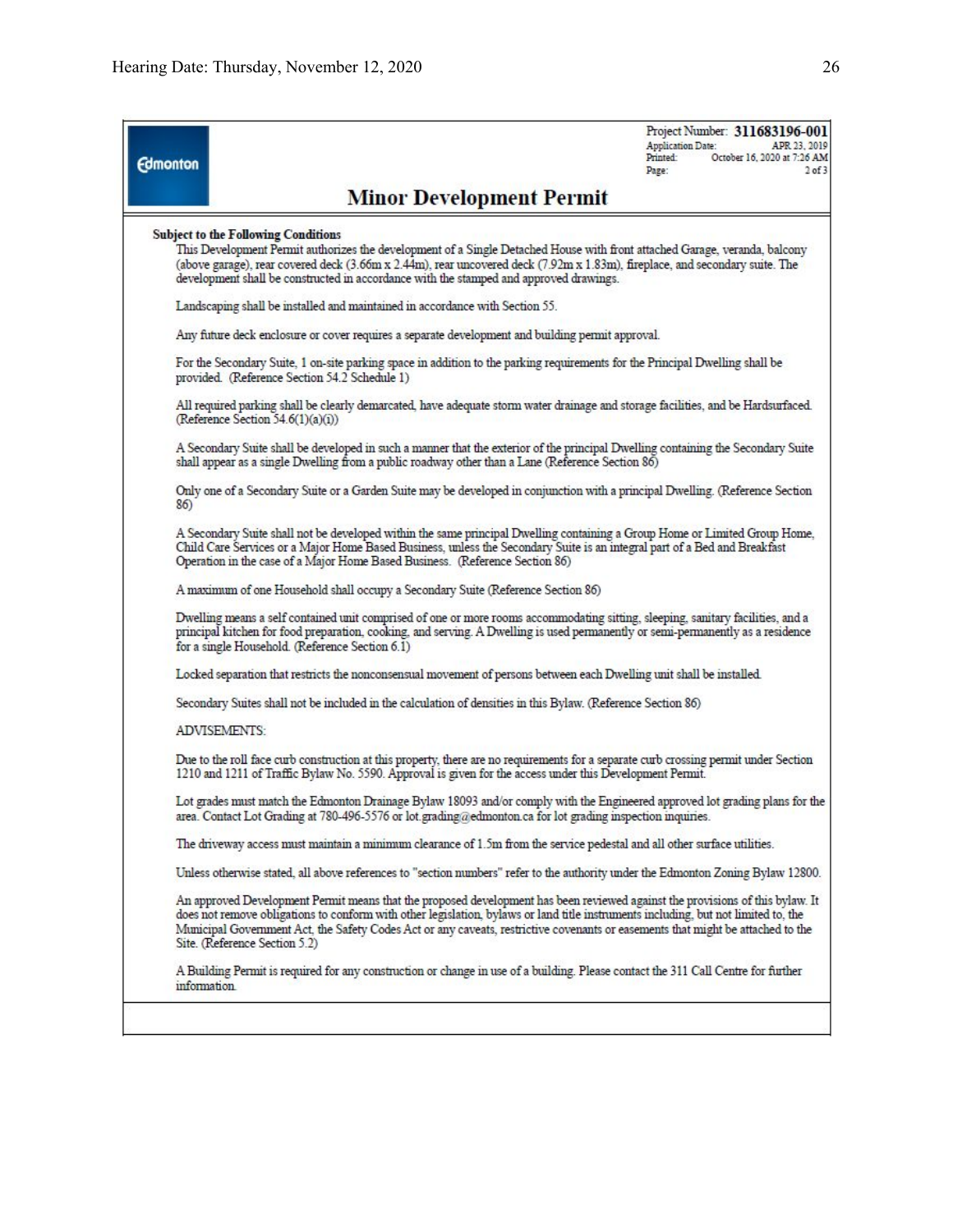| <b>Edmonton</b>                                       |                   |                                 |          | Project Number: 311683196-001<br><b>Application Date:</b><br>Printed:<br>Page:                                                 | APR 23, 2019<br>October 16, 2020 at 7:26 AM<br>$3$ of $3$ |
|-------------------------------------------------------|-------------------|---------------------------------|----------|--------------------------------------------------------------------------------------------------------------------------------|-----------------------------------------------------------|
|                                                       |                   | <b>Minor Development Permit</b> |          |                                                                                                                                |                                                           |
| <b>Rights of Appeal</b><br>Amendment Act.             |                   |                                 |          | This approval is subject to the right of appeal as outlined in Chapter 24, Section 683 through 689 of the Municipal Government |                                                           |
| Fees                                                  |                   |                                 |          |                                                                                                                                |                                                           |
|                                                       | <b>Fee Amount</b> | <b>Amount Paid</b>              | Receipt# | Date Paid                                                                                                                      |                                                           |
| Dev. Application Fee                                  | \$493.00          | \$493.00                        | 05796398 | Apr 23, 2019                                                                                                                   |                                                           |
| Sanitary Sewer Trunk Fund<br>(Secondary/Garden Suite) | \$735.00          | \$735.00                        | 05796398 | Apr 23, 2019                                                                                                                   |                                                           |
| Lot Grading Fee                                       | \$145.00          | \$145.00                        | 05796398 | Apr 23, 2019                                                                                                                   |                                                           |
| Sanitary Sewer Trunk Fund                             | \$1,662.00        | \$1,662.00                      | 05796398 | Apr 23, 2019                                                                                                                   |                                                           |
| Total GST Amount:                                     | \$0.00            |                                 |          |                                                                                                                                |                                                           |
| Totals for Permit:                                    | \$3,035.00        | \$3,035.00                      |          |                                                                                                                                |                                                           |
|                                                       |                   |                                 |          |                                                                                                                                |                                                           |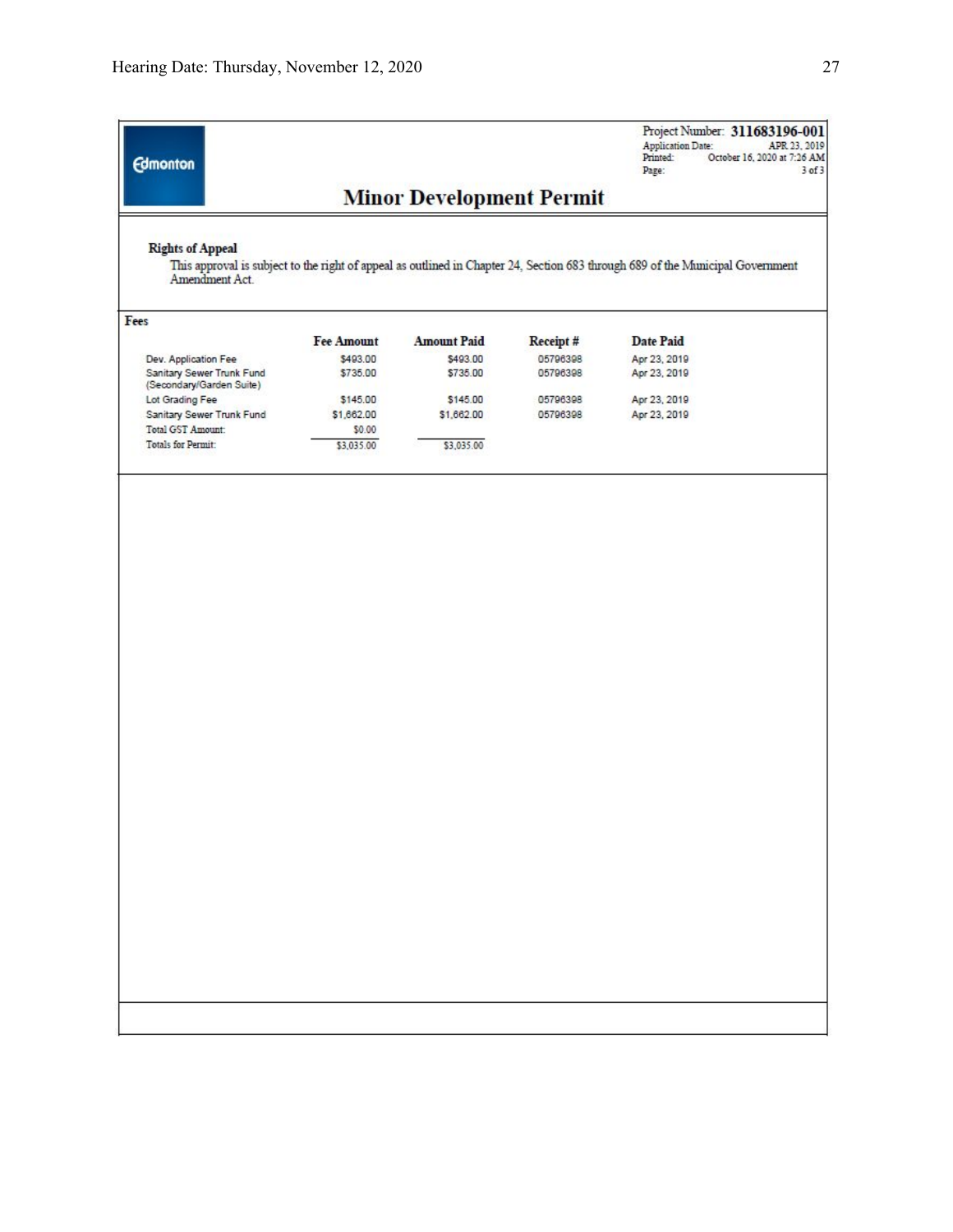

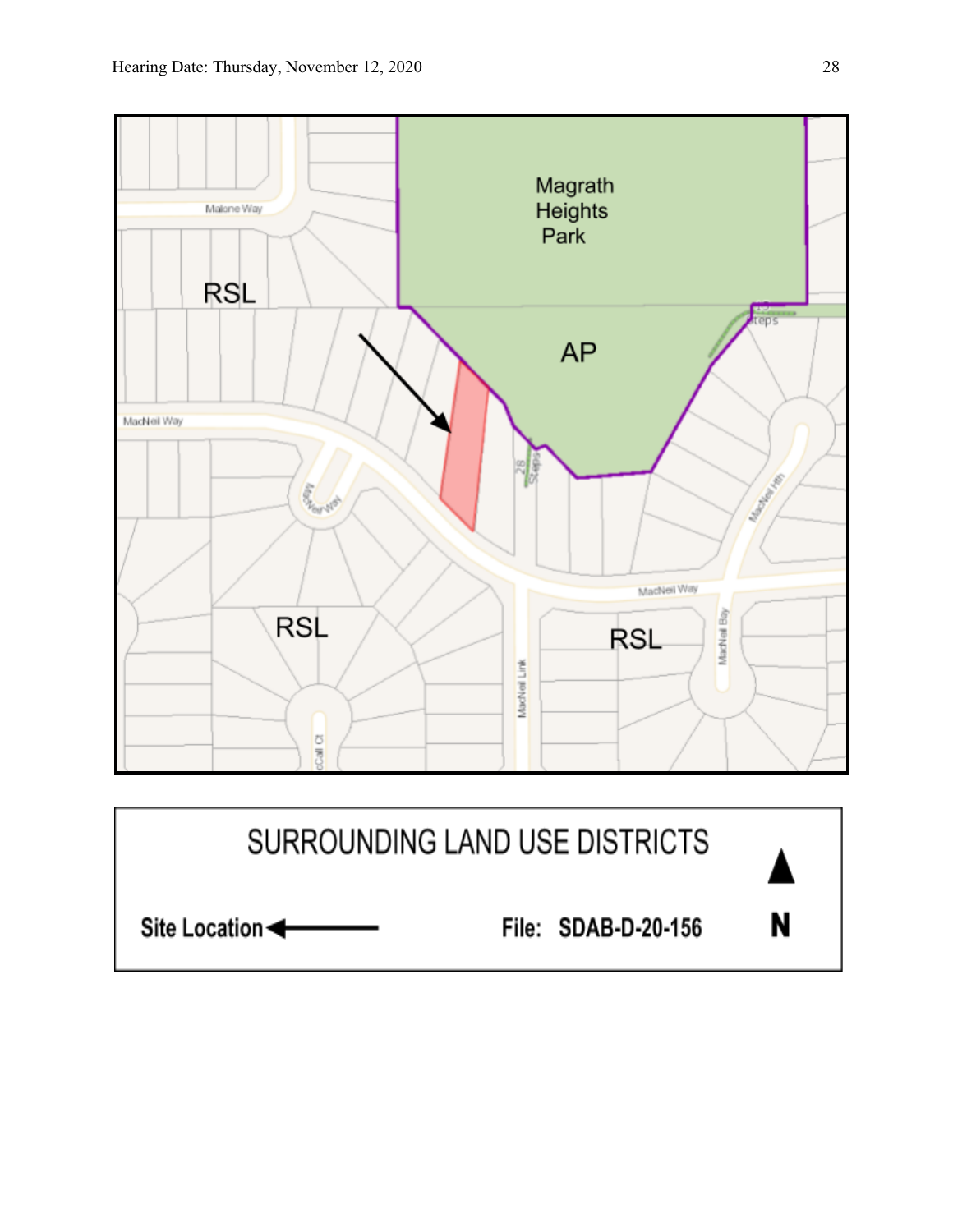# **Appendix A - Reasons for Appeal (SDAB-D-20-156)**

I'm writing to express my concerns about the building under construction at 3068 MacNeil Way NW, Edmonton T6R 3V4.

I live in 3070 MacNeil Way NW, which is on the east side of the house under‐construction.

3068 MacNeil Way NW has broken several City of Edmonton bylaws and Gas safety code of Alberta.

The house started construction in July 2019, and now it is still under construction.

I have raised several 311 tickets from Sep 2019 to Sep 2020 for these issues, but I didn't get issues resolved.

### **1. The house frames already finished but didn't get any permit issued in Sep 2019.**

 I called 311 and expressed my concerns about the height of this building. A ticket was assigned to Mark Winget (<mark.winget@edmonton.ca>). Please see the picture of house taken on Sep 19,2019



thumbnail\_20190919\_190845.jpg

According to Mark Winget (<mark.winget@edmonton.ca>)'s email from City of Edmonton on Sep 23, 2019, "as all of the required permit have not yet been issued for the home". He has created a request to ask the compliance team to inspect. I will explain more details in below proof part.

I have emails and pictures available for reference.

**2. The building under construction at 3068 MacNeil Way NW extremely exceeds the maximum allowable height 10 meters already when it began to build, In February 2020, the owner of the house requested to increase height again, and the house height increase change application got approved in Feb 2020 without neighborhood consultation.**

I searched City of Edmonton web site in July 2020 and figured out the house in question has increased the height and got approved. So, I raised a new 311 ticket Reference # 311683196‐008.

I got feedback email "As per the decision of the Development Officer, Mark Winget, the application to change the height met the regulations."

I strongly disagree his decision for the height calculation which is **6.5‐meter** in height (I got the number from city inspector supervisor). Below are my proofs.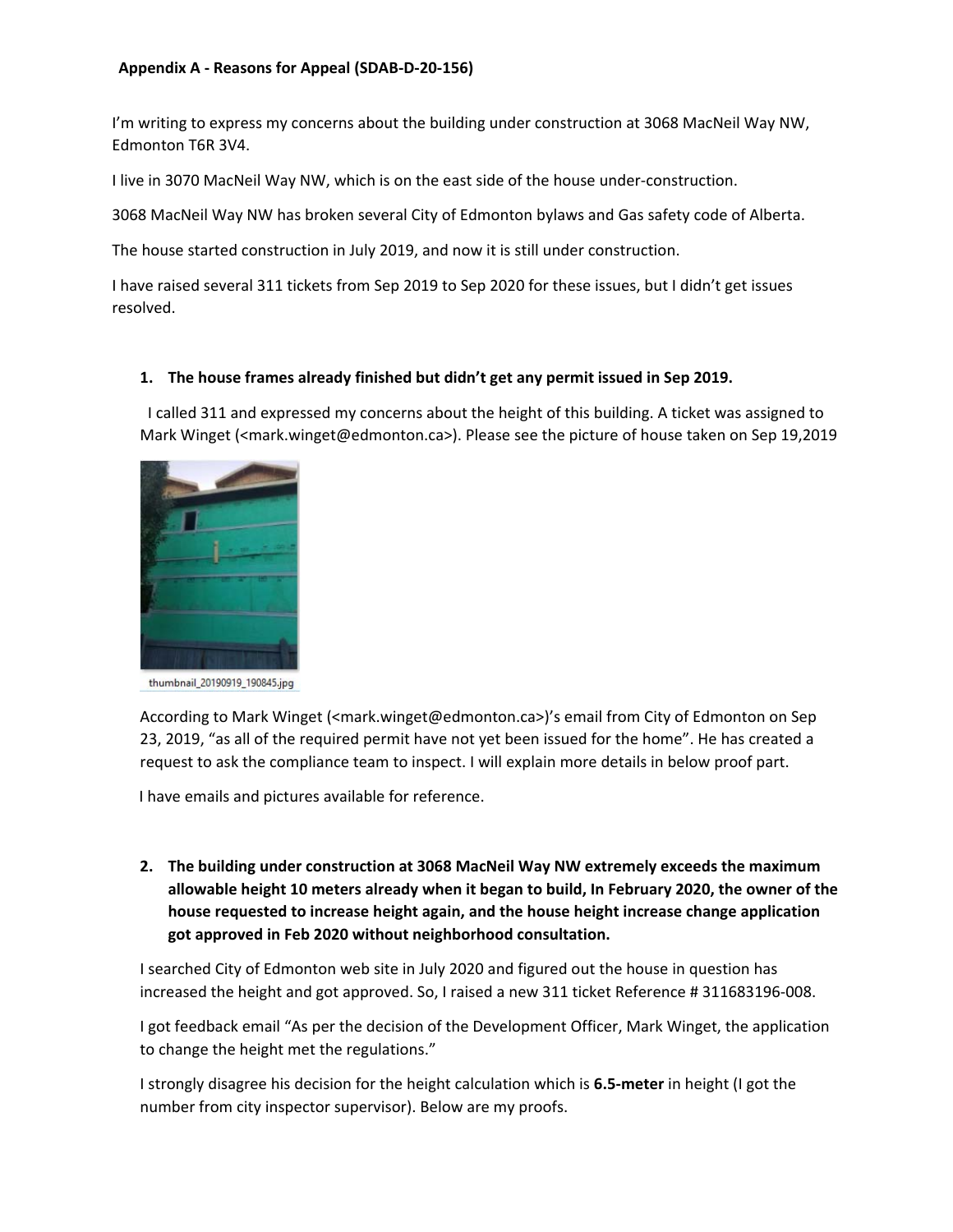From the pictures below, this house is built on a flat field where the four corners of the house height elevation difference are much less than 1 m. Back to the house is a hill which has nearly 9 meters height difference. It is a 3‐story building plus a basement. And the elevation of this house foundation is align with neighbors' house.



I talked with Mark Winget, the development officer, on Oct 14, 2020 on how the height of the house is calculated, he shared below information with me. I also talked with City compliance inspector in Oct 2020. Below is the timeline for the whole process.

# **Email from Sep 2019‐ Oct 2019 with Mark Winget – Conflict with final 6.5 meters final height measurement**

- Sep 23rd, 2019. Mark stated in his email, "In regards to the height, they do have quite a high home but it does comply to the zoning regulation. The 10 meters applies to the midpoint of the roof, then the peak is allowed to extend another 1.5m above that. They managed to fit it just under the requirements."
- Oct 7th, 2019, Mark replied again by email, "We measure the height from the final floor elevation to the midpoint of the main roof, and add on the distance between the average grade to the final floor. In that sense, his midpoint should be around 9.15m from the average grade. The peak is allowed to extend to 11.5 though, which his plans are already quite close to. From what I understand from your emails they don't seem to be putting much care into the accuracy of construction (also given that they don't have approved permits), so it's possible they are building higher than allowed. In which case our compliance team will find out."

## **Dec 2019‐ Original inspection for my complaint in Sep 2019**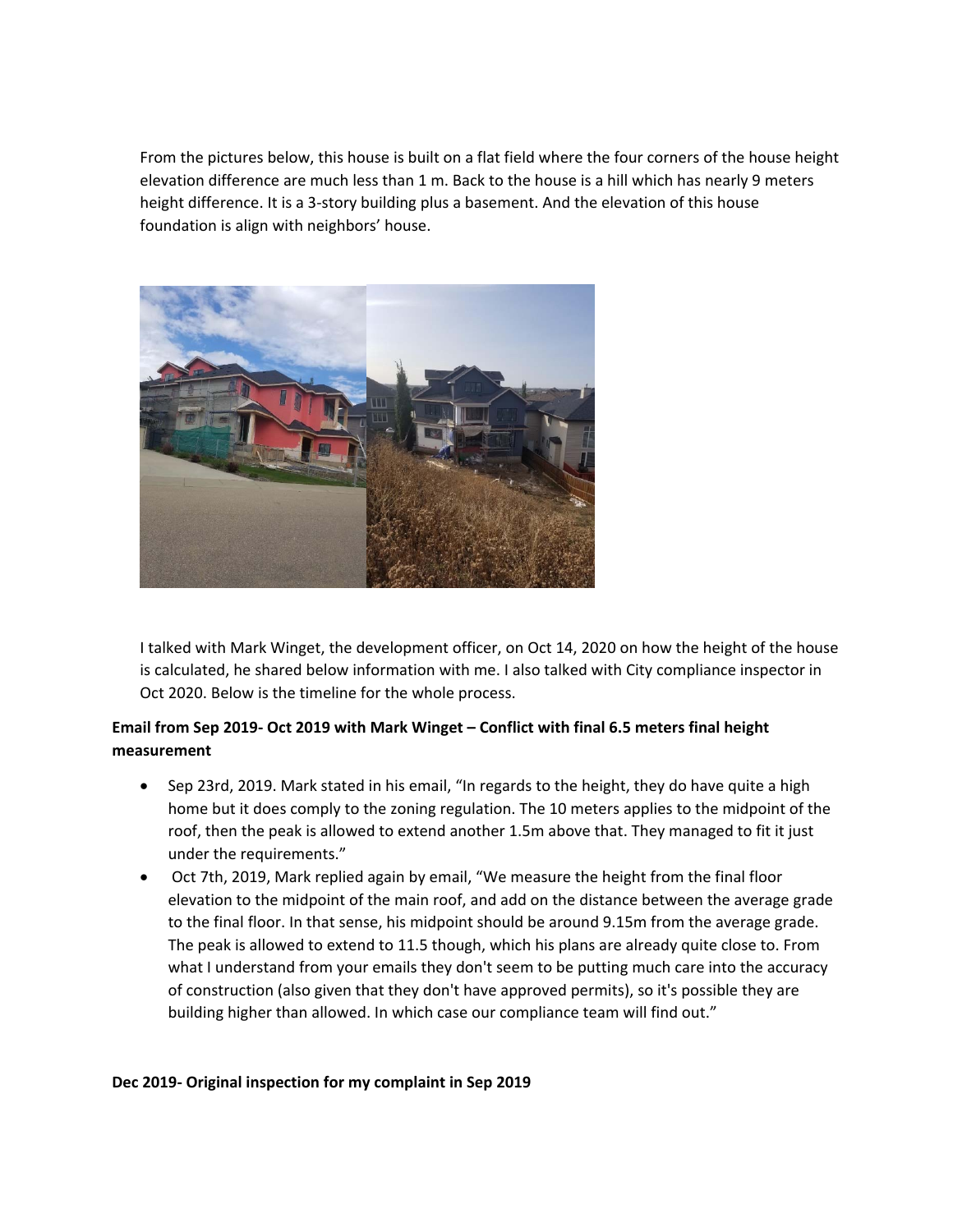- Mark Winget mentioned on Oct 14, 2020, the building did not construct the foundation as per original permit submitted for approval, "they screwed up on the height of foundation".
- Mark Winget selected Method C to calculate the height of building (grade) which uses four corners of the building as the building is on a flat field.

C. the Development Officer may determine Grade by calculating the average elevation of the corners of the buildings on all properties abutting the Site or separated from the Site by a Lane;

#### **Feb 2020‐ Permit amendment issued – Height increase**

- Original inspection completed on December 20, 2019 based on my complaint in Sep 2019. Following the inspection, the 3068 Macneil Way NW constructor applied for a permit revision to **increase** the height.
- Mark Winget didn't use the original Method C (Four corners of the house height) to calculate the house height increase. Instead, he chose to use method B to cover significant construction variance height change and approved the permit revision of 6.5‐meter height. This permit was issued on February 4, 2020.

# **B. the Development Officer may determine Grade by calculating the average of the elevation at the corners of the Site prior to construction as shown on the applicant's grading plan**

### **Oct 2020‐ Compliance inspection**

 In response of 311 ticket 8021827622, the compliance inspector called me in Oct 2020 mentioned the house met the compliance requirement based on the Feb 2020 permit of 6.5-meter height measurement.

## **My opinions:**

# **2.1 Height calculation of 6.5 meters in amended permit issued in Feb 2020 – Wrong Calculation Method.**

 Mark original used Method C to calculate the height of building (grade) which uses four corners of the building. In Feb 2020 amended permit, he changed to Method B to calculate the grade. But in Method B, it mentioned "Prior to construction as shown on the applicant's grading plan". In Feb 2020, the house had already finished foundation and frame construction, he should not change to method B to calculate the amendment of permit.

# **Method B. the Development Officer may determine Grade by calculating the average of the elevation at the corners of the Site prior to construction as shown on the applicant's grading plan**

- The house height calculation method should be consistent, if the officer changed the calculation method from C to B, he should have rationales to explain, but we didn't get any update for it.
- Also, for the height calculation method change, do the city of Edmonton have any audition or peer review process for the change?

**2.2** From the email chains range from Sep 2019 to Oct 2019 with Mark, the city already knew the house is built to the maximum limit of height, why in Feb 2020 they changed the grade calculation method and arbitrarily make the building height to be 6.5 meters.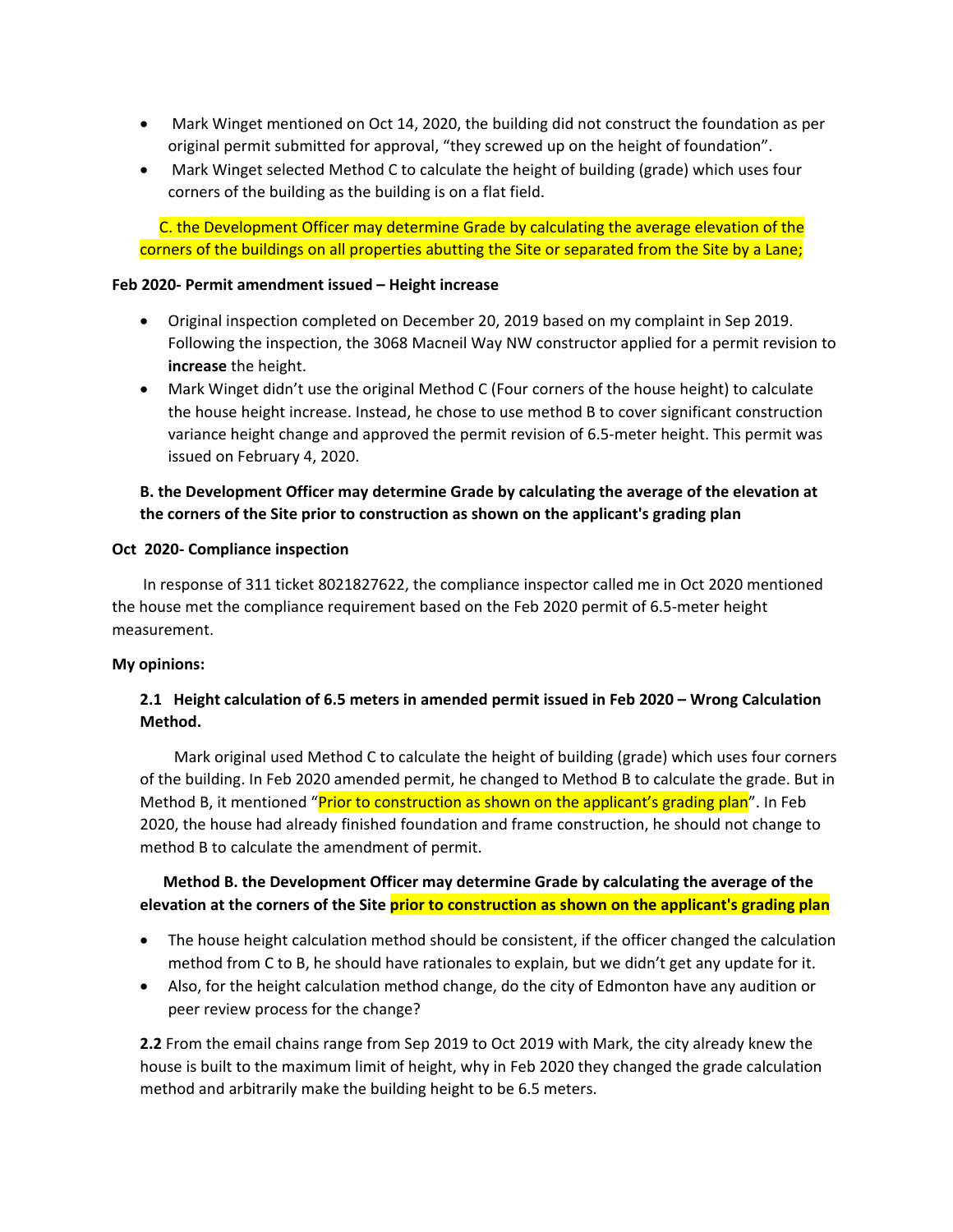**2.3** According to bylaw 12800 52.4. the development officer determines the height of building respect to the grade, and the grade could be selected from the following 5 different ways. But the officer needs to pick "THE METHOD THAT IT IS THE BEST ENSURES COMPATIBILITY WITH SURROUNDING DEVELOPMENT."

 The house is back to a hill which has 9 meters elevation difference to the front of house, use the method b to calculate the grade would significantly decrease the calculated height of building, I was told the building height is 6.5 meters, which is ridiculous for a 3 levels house. And the office shall be competent to apply the best method and following proper procedure to issue a permit and peer review could easily discover this mistake.

 As per bylaw 12800 11.4 (b.), "except as otherwise provided in this Bylaw, there shall be no variance from MAXIMUM HEIGHT, Floor Area Ratio or Density regulations; and", and the officer failed to abide to the bylaw; therefore, the issued permit revision violates bylaw 12800.

 **2.4** The compliance inspector didn't do any on site investigation and inspection, just based on the height increase permit issued on Feb 2020, mentioned the house was 6.5-meter height. This was not acceptable. I talked with inspector and his supervisor, but they could not provide reasonable explanation other than following the permit, not the bylaw. And pushed me to contact with development office, Mark, who issued the permit.

# **3. Feb 2020‐ Permit amendment issued – Side Setback change from 1.22 m to 1.19 m**

As per Edmonton Zoning Bylaw 12800 ‐115 (RSL) Residential Small Lot Zone

The Side Setback shall be a minimum of  $1.2$  m; the permit should not be issued on Feb 2020 as it broke the bylaw. It didn't get neighborhood consultation either.

I talked with the city inspector, he mentioned 1.19 m is well compliance with City bylaw standard.

the bylaw clearly states the minimum is 1.2 m for a good reason. If the landowner applied permit so close to the minimum, and the landowner shall be responsible to control the construction to be within the limit and take the consequence if violates the bylaw. Even though only 1 cm below limit, it is clearly failing to abide to bylaw. The inspection officer is hired by the city to re‐enforce the bylaw and protect the public. If the officer gives in one cm this time; it may give in meters in the future. Why the City even need to issue any bylaw?

# **4. 3068 Macneil Way NW, Edmonton has violated GAS SAFETY code of Alberta (G‐01‐10 [Rev1] (File number 16090‐G01)) of sidewall venting distance of 1.2 m or greater to the property line**

It installed 3 furnaces and have 6 side wall gas pipeline vents to the property line against my house.

It installed 2 hot water heaters have 4 side wall gas pipeline vents to the property line against my house.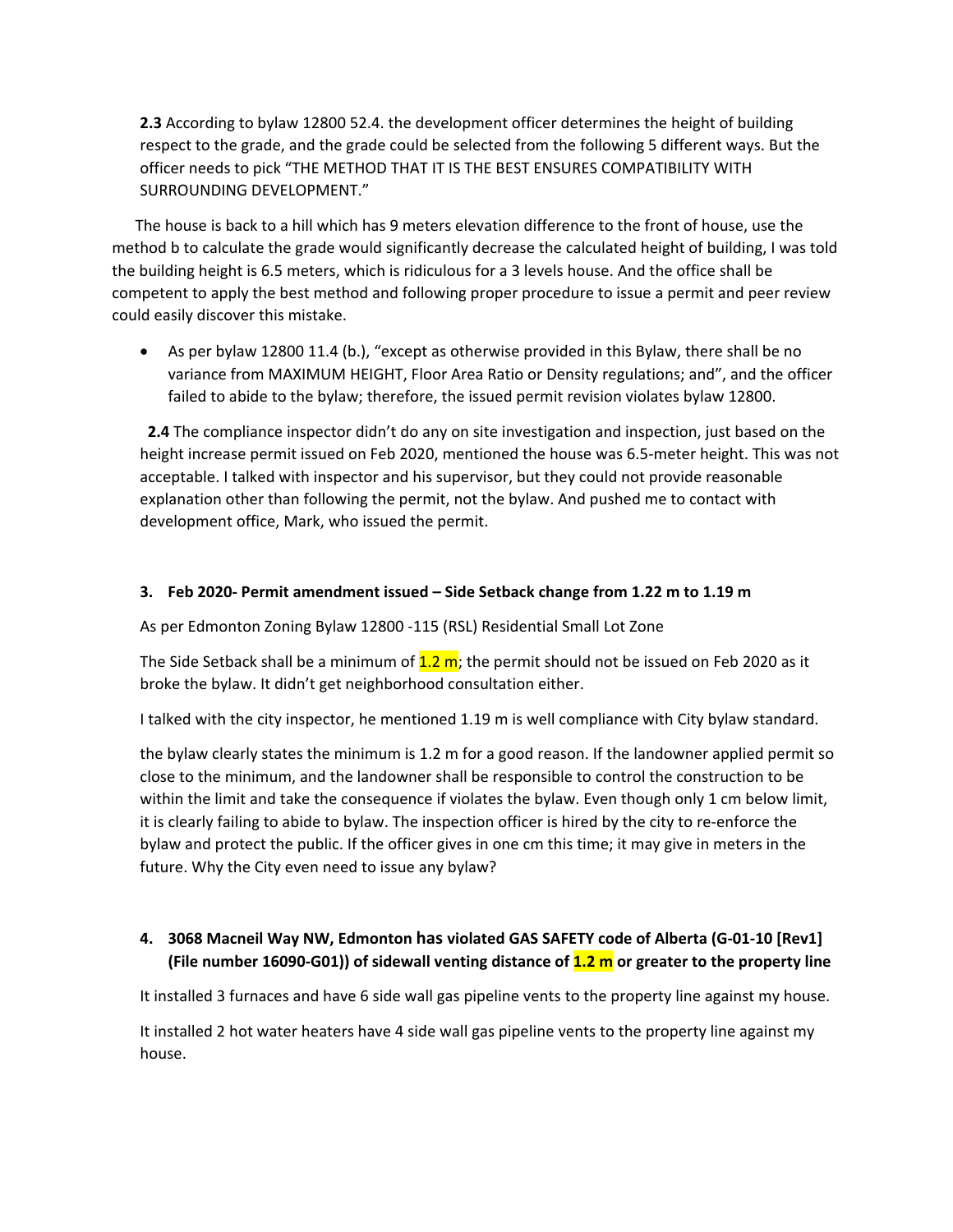According to the GAS SAFETY code of Alberta, the sidewall venting should have distance to property line at least 1.2 m or greater. Again, the permit issued on Feb 2020 has resulted the impact to the violation of Gas safety code of Alberta. I have created 311 ticket 8021802002 which is still in process.

Sidewall Vent terminations require; • A vent from a category III or category IV appliance or an appliance with a special venting system exceeding 35 000 Btuh shall not extend through an exterior wall and terminate adjacent to the exterior wall unless there is a minimum unobstructed distance of  $4$  ft. (1.2m) or greater from the foundation to the property line.

http://www.municipalaffairs.alberta.ca/documents/G‐01‐10‐Rev1‐ SidewallVentTerminations.pdf

# **5. Impact to neighbors**

According to the Feb 2020 approved amended permit, the house was built quite close to my house.

- It has 1.19 m to the property line, during the construction time, it dropped lots construction garages in my backyard and generated safety concerns to my family.
- The house is over 10 meters, it opens two windows at the 3rd level facing my backyard which break my privacy.
- It has 3 furnaces and 2 hot water heats side venting to my backyard. It turned on the furnaces and run 24 hours a day generated noise over 50 DB after 10 PM to 7 AM in the morning which is also against **Community Standards Bylaw** of City of Edmonton below.

OVERNIGHT DECIBEL LEVEL – RESIDENTIAL 20 (1) A person shall not cause or permit any sound exceeding 50 dB(A), as measured at the property line of a property zoned for use as residential, before 7 a.m. or after 10 p.m. (2) A person shall not cause or permit property they own or occupy to be used so that any sound coming from the property exceeds 50 dB(A), as measured at the property line of a property zoned for use as residential, before 7 a.m. or after 10 p.m.

As per bylaw 12800 11.3.2,

"The Development Officer may approve, with or without conditions as a Class B Discretionary Development, an enlargement, alteration or addition to a non-conforming building if the nonconforming building complies with the Uses prescribed for that land in this Bylaw and the proposed development would not, in their opinion:

a. unduly interfere with the amenities of the neighbourhood; or

b. materially interfere with or affect the use, enjoyment or value of neighbouring properties."

For this case, the development officer ignored the fact that this building to be constructed is significantly larger and taller than any other houses in the neighborhood, and negligent to consultant with neighbors